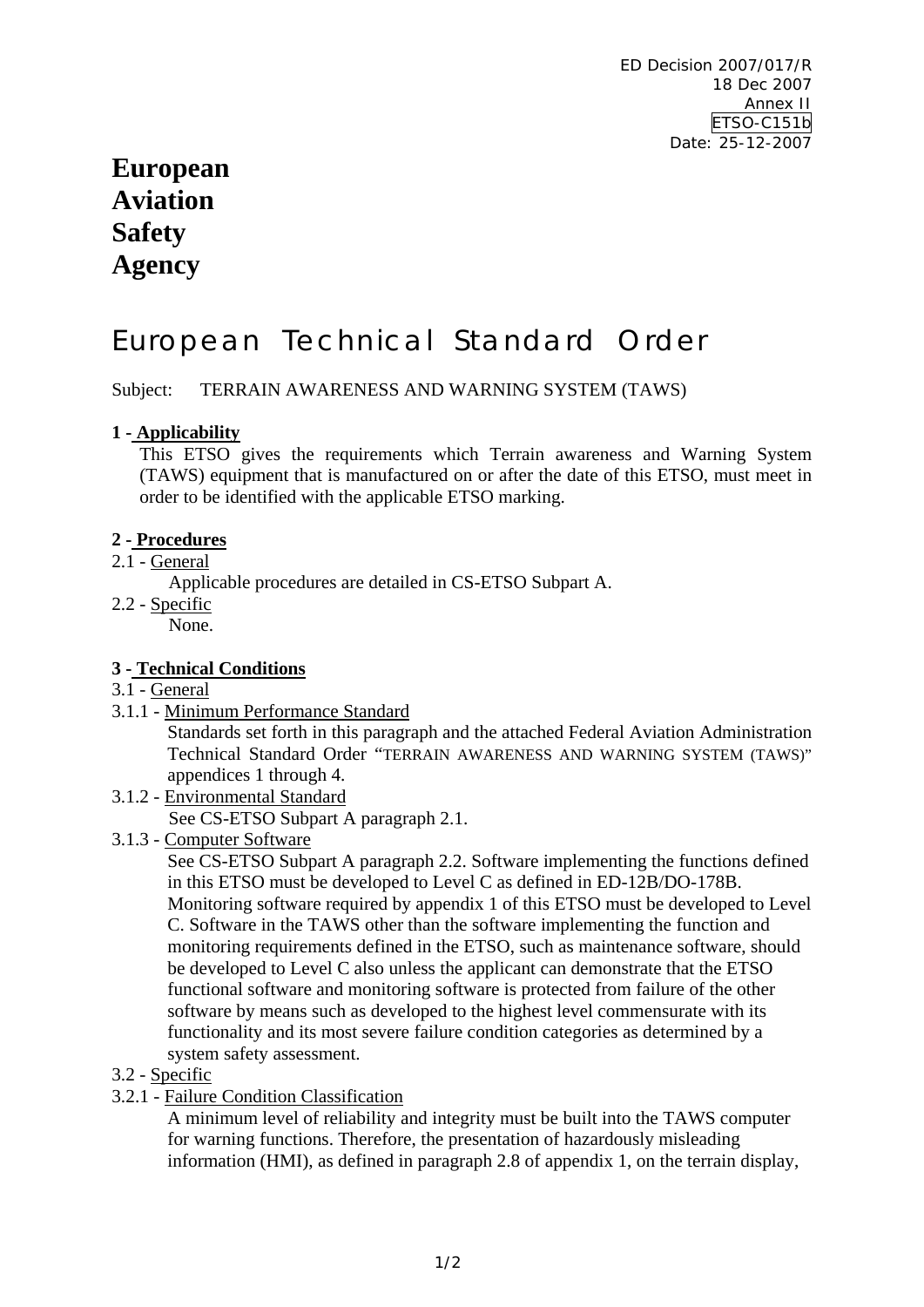or the unannunciated loss of the terrain warning functions as a result of TAWS Computer failure is considered a major failure condition.

A false terrain warning as a result of a TAWS computer failure is also considered a major failure condition. False sensor inputs (erroneous altitude, terrain data, airport data, etc) to the TAWS computer need not be considered for compliance to these failure condition classifications.

### 3.2.2 - Functional Qualifications

The required performance shall be demonstrated under the test conditions specified in Appendixes 1 through 4.

3.2.3 - Fire Protection

All material used shall be self-extinguishing except for small parts (such as knobs, fasteners, seals, grommets, and small electrical parts) that would not contribute significantly to the propagation of a fire.

### **4 - Marking**

# 4.1 - General

Marking is detailed in CS-ETSO Subpart A paragraph 1.2.

4.2 - Specific

**a.** At least one major component must be permanently and legibly marked with all of the information listed in Part 21 Section A Subpart Q § 21A.807(a).In addition to this information the applicable Class A, B or C must be permanently and legibly marked. From the marking options in Part 21 Section A Subpart Q § 21A.807(a)(2), the name, type and part number must be used in lieu of the optional model number; and in Part 21 Section A Subpart O  $\S$  21A.807(a)(3), the date of manufacture must be used in lieu of the serial number.

**b.** In addition to the requirements of Part 21 Section A Subpart Q § 21A.807(a), each separate component that is easily removable (without hand tools), each interchangeable element, and each separate sub-assembly of the article that the manufacturer determines may be interchangeable must be permanently and legibly marked with at least the name of the manufacturer, manufacturer's sub-assembly part number, and ETSO number.

**c.** If the component includes a digital computer, the part number must include hardware and software identification, or a separate part number may be utilized for hardware and software. Either approach must include a means for showing the modification status. Note that similar software versions, which have been approved to different software levels, must be differentiated by part number.None.

### **5 - Availability of Referenced Document**

See CS-ETSO Subpart A paragraph 3.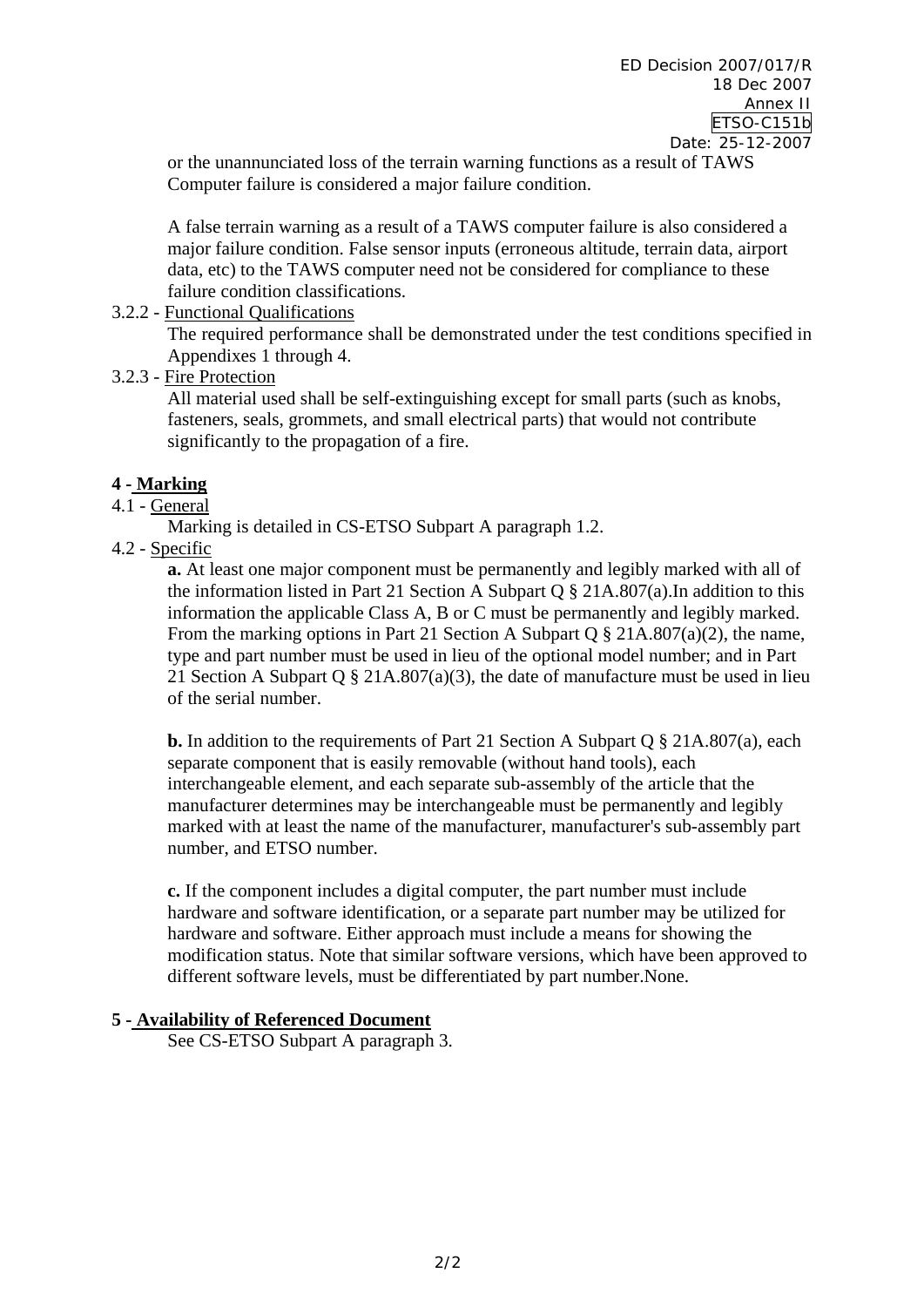#### **APPENDIX 1. FEDERAL AVIATION ADMINISTRATION MINIMUM PERFORMANCE STANDARD (MPS) FOR A TERRAIN AWARENESS AND WARNING SYSTEM, AS AMENDED BY EASA**

1.0 Introduction.

1.1 Purpose. This standard provides the MPS for a Terrain Awareness and Warning System (TAWS).

1.2 Scope. This appendix sets forth the standard for two Classes of TAWS equipment, Class A and Class B.

1.3 System Function and Overview. The system shall provide the flight crew with sufficient information and alerting to detect a potentially hazardous terrain situation that would permit the flight crew to take effective action to prevent a controlled flight into terrain (CFIT) event. The basic TAWS functions for all ETSO approved systems include the following :

 a. A Forward Looking Terrain Avoidance (FLTA) function. The FLTA function looks ahead of the aeroplane along and below the aeroplane's lateral and vertical flight path and provides suitable alerts if a potential CFIT threat exists.

 b. A Premature Descent Alert (PDA) function. The PDA function of the TAWS uses the aeroplane's current position and flight path information as determined from a suitable navigation source and airport database to determine if the aeroplane is hazardously below the normal (typically 3 degree) approach path for the nearest runway as defined by the alerting algorithm.

c. An appropriate visual and aural discrete signal for both caution and warning alerts.

d. Class A TAWS equipment must provide terrain information to be presented on a display system.

 e. Class A TAWS equipment must provide indications of imminent contact with the ground for the following conditions as further defined in DO-161A, Minimum Performance Standards - Airborne Ground Proximity Warning Equipment, dated May 27, 1976, and Section 3.3 of this appendix. Deviations from DO-161A are acceptable providing the nuisance alert rate is minimized while an equivalent level of safety for the following conditions is provided.

(1) Excessive Rates of Descent

- (2) Excessive Closure Rate to Terrain.
- (3) Negative Climb Rate or Altitude Loss After Take-off
- (4) Flight Into Terrain When Not in Landing Configuration
- (5) Excessive Downward Deviation From an ILS Glideslope.

(6) Voice callout "Five Hundred" when the aeroplane descends to 500 feet above the terrain or nearest runway elevation.

NOTE: Class A equipment will be entitled to a ETSO-C92c authorization approval for the purpose of complying with the mandatory GPWS requirements in JAR-OPS 1.665/ EU-OPS 1.665, until such time that those rules are superseded by TAWS rules.

 f. Class B equipment must provide indications of imminent contact with the ground during the following aeroplane operations as defined in Section 3.4 of this appendix.

(1) Excessive Rates of Descent

(2) Negative Climb Rate or Altitude Loss After Takeoff

(3) A voice callout "Five Hundred" when the aeroplane descends to 500 feet above the nearest runway elevation.

1.4 Added Features. If the manufacturer elects to add features to the TAWS equipment, those features shall at least meet the same qualification testing and software verification and validation requirements as provided under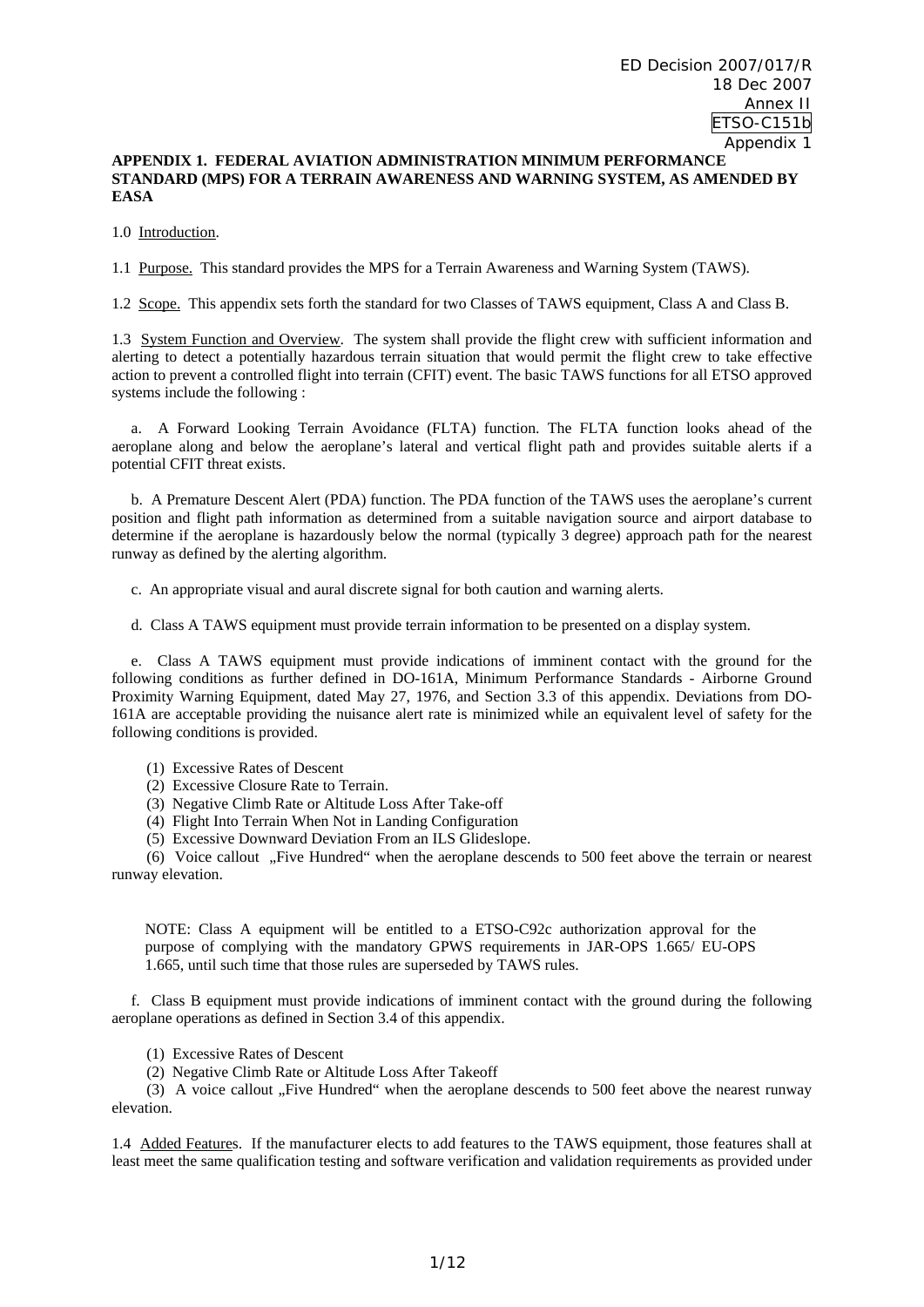this ETSO. Additional information such as "human-made" obstacles may be added as long as they do not adversely alter the terrain functions.

1.5 Other Technologies. Although this ETSO envisions a TAWS based on the use of an onboard terrain and airport data base, other technologies such as the use of radar are not excluded. Other concepts and technologies may be approved under this ETSO using IR 21A.610, Approval for Deviation.

2.0 Definitions.

2.1 Alert. A visual, aural, or tactile stimulus presented to attract attention and convey information regarding system status or condition.

2.2 Aural Alert. A discrete sound, tone, or verbal statement used to annunciate a condition, situation, or event.

2.3 Caution Alert. An alert requiring immediate crew awareness. Subsequent corrective action will normally be necessary.

2.4 Controlled Flight Into Terrain (CFIT). An accident or incident in which an aeroplane, under the full control of the pilot, is flown into terrain, obstacles, or water.

2.5 Failure. The inability of the equipment or any sub-part of that equipment to perform within previously specified limits.

2.6 False Alert. An inappropriate alert that occurs as a result of a failure within the TAWS or when the design alerting thresholds of the TAWS are not exceeded.

2.7 Hazard. A hazard is a state or set of conditions that together with other conditions in the environment could lead to an accident.

2.8 Misleading Information (MI). An incorrect depiction of the terrain threat relative to the aeroplane during an alert condition (excluding source data).

2.9 Nuisance Alert. An inappropriate alert, occurring during normal safe procedures, that occurs as a result of a design performance limitation of TAWS.

2.10 Search Volume. A volume of airspace around the aeroplane's current and projected path that is used to define a TAWS alert condition.

2.11 Visual Alert. The use of projected or displayed information to present a condition, situation, or event.

2.12 Warning Alert. An alert for a detected terrain threat that requires immediate crew action.

3.0 Required TAWS Functions.

3.1 Class A and Class B Requirements for Forward Looking Terrain Avoidance (FLTA). The majority of CFIT accidents have occurred because the flight crews did not have adequate situational information regarding the terrain in the vicinity of the aeroplane and its projected flight path. Class A and Class B Equipment will be required to look ahead of the aeroplane, within their design search volume and provide timely alerts in the event terrain is predicted to penetrate the search volume. The FLTA function should be available during all airborne phases of flight including turning flight. The search volume consists of a computed look ahead distance, a lateral distance on both sides of the aeroplane's flight path, and a specified look down distance based upon the aeroplane's vertical flight path. This search volume should vary as a function of phase of flight, distance from runway, and the required obstacle clearance (ROC) in order to perform its intended function and to minimize nuisance alerts. The lateral search volume should expand as necessary to accommodate turning flight. The TAWS search volumes should consider the accuracy of the TAWS navigation source. The TAWS lateral search area should be less than the protected area defined by the United States Standard for Terminal Instrument Procedures (TERPS), FAA Handbook 8260.3B and ICAO PANOPS 8168, volume 2 to prevent nuisance alerts.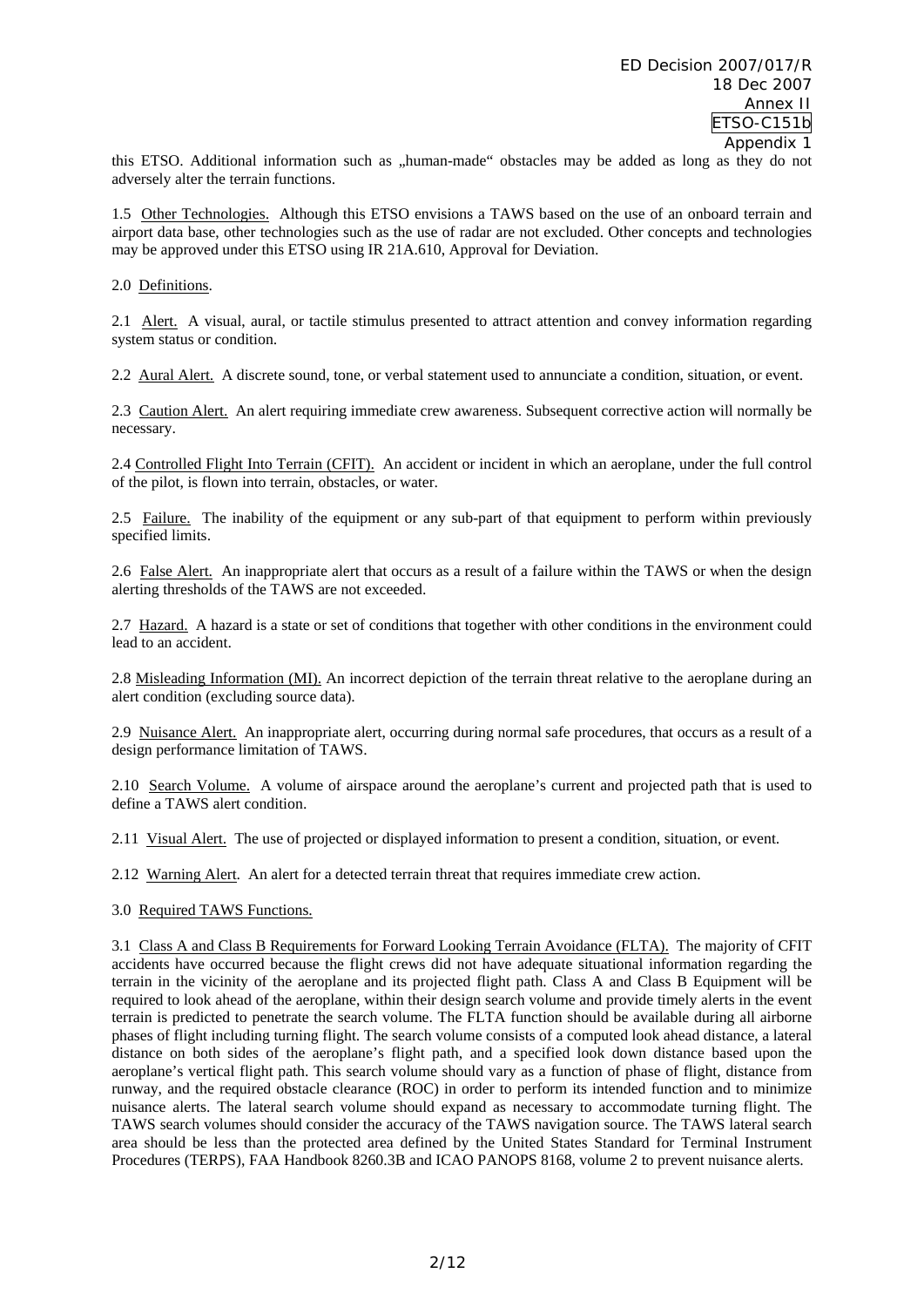3.1.1 Reduced Required Terrain Clearance (RTC). Class A and Class B equipment shall provide suitable alerts when the aeroplane is currently above the terrain in the aeroplane's projected flight path but the projected amount of terrain clearance is considered unsafe for the particular phase of flight. The required obstacle (terrain) clearance (ROC) as specified in TERPS and the Aeronautical Information Manual (AIM) have been used to define the minimum requirements for obstacle/terrain clearance (RTC) appropriate to the FLTA function. These requirements are specified in Table 3.1. The FLTA function must be tested to verify the alerting algorithms meet the test conditions specified in Appendix 3, Tables A, B, C, D, E, and F.

#### TABLE 3.1

| Phase of Flight         | TERPS (ROC) | TAWS (RTC)   | TAWS (RTC) |
|-------------------------|-------------|--------------|------------|
|                         |             | Level Flight | Descending |
| Enroute                 | 1000 Feet   | 700 Feet     | 500 Feet   |
| Terminal (Intermediate) | 500 Feet    | 350 Feet     | 300 Feet   |
| Segment)                |             |              |            |
| Approach                | 250 Feet    | 150 Feet     | 100 Feet   |
| Departure (See Note 1)  | 48 Feet/NM  | 100 Feet     | 100 Feet   |

#### TAWS REQUIRED TERRAIN CLEARANCE (RTC) BY PHASE OF FLIGHT

NOTE 1: During the Departure Phase of Flight, the FLTA function of Class A and B equipment must alert if the aeroplane is projected to be within 100 feet vertically of terrain. However, Class A and Class B equipment should not alert if the aeroplane is projected to be more than 400 feet above the terrain.

NOTE 2: As an alternate to the stepped down reduction from the terminal to approach phase in Table 3.1, a linear reduction of the RTC as the aircraft comes closer to the nearest runway is allowed, providing the requirements of Table 3.1 are met.

NOTE 3: During the visual segment of a normal instrument approach (typically about 1 NM from the runway threshold), the RTC should be defined/reduced to minimize nuisance alerts. Below a certain altitude or distance from the runway threshold, logic may be incorporated to inhibit the FLTA function. Typical operations below Minimum Descent Altitude (MDA), Decision Height (DH), or the Visual Descent Point (VDP) should not generate nuisance alerts.

NOTE 4: The specified RTC values are reduced slightly for descending flight conditions to accommodate the dynamic conditions and pilot response times.

3.1.2 Imminent Terrain Impact. Class A and Class B equipment shall provide suitable alerts when the aeroplane is currently below the elevation of a terrain cell along the aeroplane's lateral projected flight path and, based upon the vertical projected flight path, the equipment predicts that the terrain clearance will be less than the value given in the RTC column of Table 3.1. See appendix 3 for test conditions that must be conducted (Table G).

3.1.3 FLTA Turning Flight. Class A and Class B equipment shall provide suitable alerts for the functions specified in 3.1.1 and 3.1.2 above when the aeroplane is in turning flight.

3.2 Class A and Class B Equipment Safety Agency for Detection and Alerting for Premature Descents Along the Final Approach Segment. Class A and Class B equipment shall provide a suitable alert when it determines that the aeroplane is significantly below the normal approach flight path to a runway. Approximately one third of all CFIT accidents occur during the final approach phase of flight, when the aeroplane is properly configured for landing and descending at a normal rate. For a variety of reasons which include poor visibility, night time operations, loss of situational awareness, operating below minimums without adequate visual references and deviations from the published approach procedures, many aeroplanes have crashed into the ground short of the runway. A means to detect and alert the flight crew to this condition is an essential safety requirement of this ETSO. There are numerous ways to accomplish the overall objectives of this requirement. Alerting criteria may be based upon height above runway elevation and distance to the runway. It may be based upon height above terrain and distance to runway or other suitable means. This ETSO will not define the surfaces for which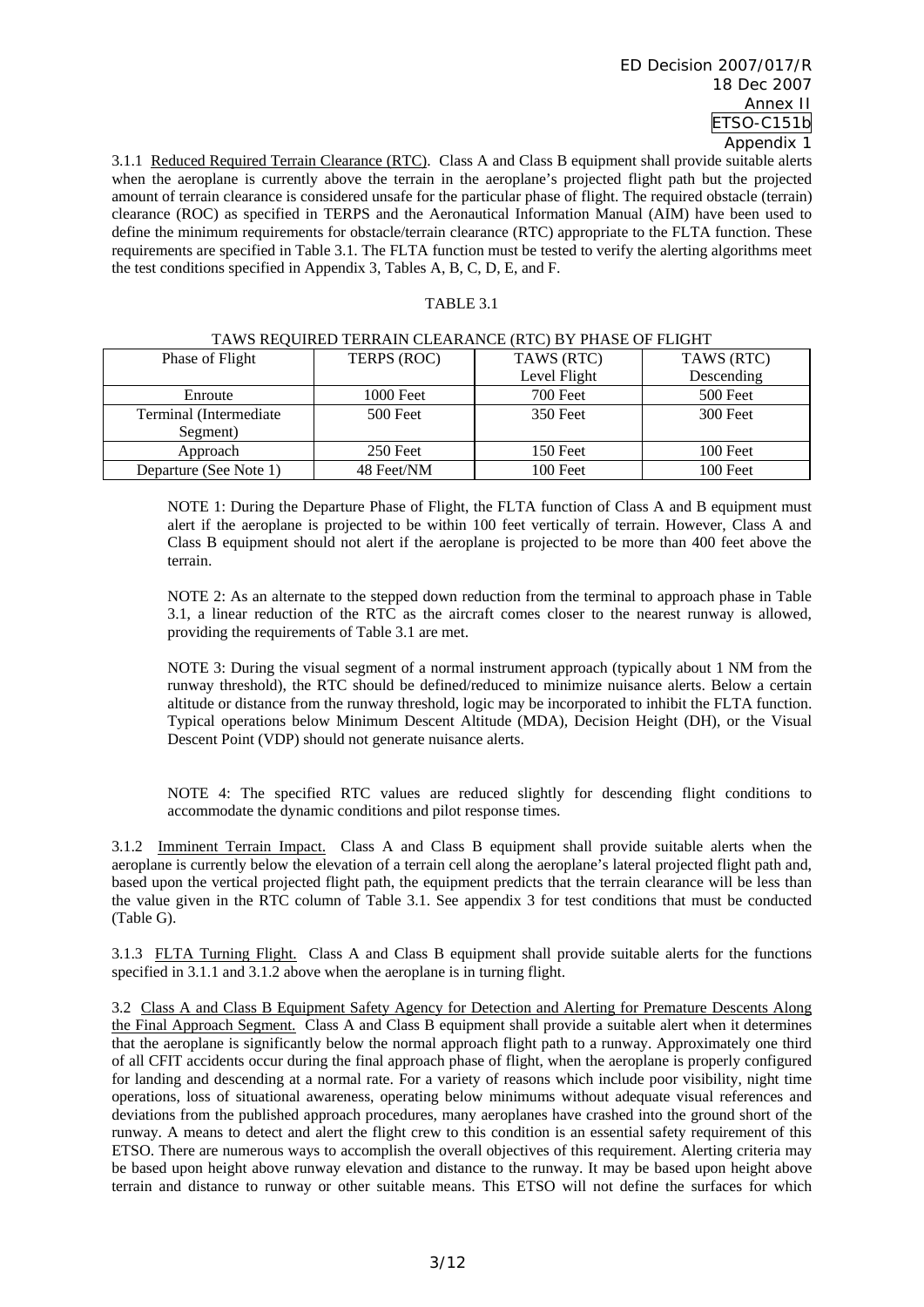alerting is required. It will specify some general requirements for alerting and some cases when alerting is inappropriate. See appendix 3 Table H for test requirements.

 a. The PDA function should be available for all types of instrument approaches. This includes both straightin approaches and circling approaches. This includes approaches that are not aligned within 30 degrees of the runway heading.

 b. The TAWS equipment should not generate PDA alerts for normal VFR operations in the airport area. Aeroplanes routinely operate at traffic pattern altitudes of 800 feet above field/runway elevation for traffic pattern operations within 5NM of the airport.

 c. Aeroplanes routinely operate in VFR conditions at 1000 feet AGL within 10-15 NM of the nearest airport and these operations should not generate alerts.

 d. Aeroplanes routinely operate in the visual segment of a circling approach within 2 NM of the airport/runway of intended landing with 300 feet of obstacle clearance. Operations at circling minimums should not cause PDA alerts or FLTA alerts.

3.3 Class A Requirements for GPWS Alerting. In addition to the TAWS Forward Looking Terrain Avoidance and PDA functions, the equipment shall provide the GPWS functions listed below in accordance with ETSO-C92c. Some GPWS alerting thresholds may be adjusted or modified to be more compatible with the FLTA alerting functions and to minimize GPWS nuisance alerts. However, it is essential to retain the independent protective features provided by both the GPWS and FLTA functions. In each case, all the following situations must be covered. The failure of the ETSO C92c equipment functions, except for power supply failure, input sensor failure, or failure of other common portions of the equipment, shall not cause a loss of the FLTA, PDA, or Terrain Display.

The functions described in ETSO-C92c and the referenced document DO-161A include :

- (1) Excessive Rates of Descent
- (2) Excessive Closure Rate to Terrain
- (3) Negative Climb Rate or Altitude Loss After Take-Off
- (4) Flight Into Terrain When Not in Landing Configuration
- (5) Excessive Downward Deviation From an ILS Glideslope

 a. Flap Alerting Inhibition. A separate guarded control may be provided to inhibit GPWS alerts based on flaps being other than the landing configuration.

 b. Speed. Airspeed or groundspeed shall be included in the logic that determines basic GPWS alerting time for "Excessive Closure Rate to Terrain" and "Flight Into Terrain When Not in Landing Configuration" to allow maximum time for the flight crew to react and take corrective action.

 c. Voice Callouts. Voice callouts of altitude above the terrain shall be provided during non precision approaches per ETSO-C92c but are recommended for all approaches. These advisories are normally, but are not limited to 500 feet above the terrain or the height above the nearest runway threshold elevation.

 d. Barometric Altitude Rate. Class A and Class B equipment may compute Barometric Altitude Rate using an Instantaneous Vertical Speed Indicator (IVSI) or an inertial smoothed vertical speed indicator. An alternative means, with demonstrated equal or better accuracy, may be used in lieu of barometric altitude rate (accuracy specified in ETSO-C10b, Altimeter, Pressure Actuated, Sensitive Type, or later revisions) and/or altimeter altitude (accuracy specified in ETSO-2C87 (Low range radio altimeters) - for air carrier aircraft, or later revisions) to meet the warning requirements described in RTCA Document No. DO-161A. In addition, ETSO-C106 for Air Data Computers may be used as an alternative means of compliance with this provision.

e. Sweep Tones "Whoop-Whoop". If a two tone sweep is used to comply with RTCA Document No. DO-161A, paragraph 2.3, the complete cycle of two tone sweeps plus annunciation may be extended from  $1.4$ " to "2" seconds.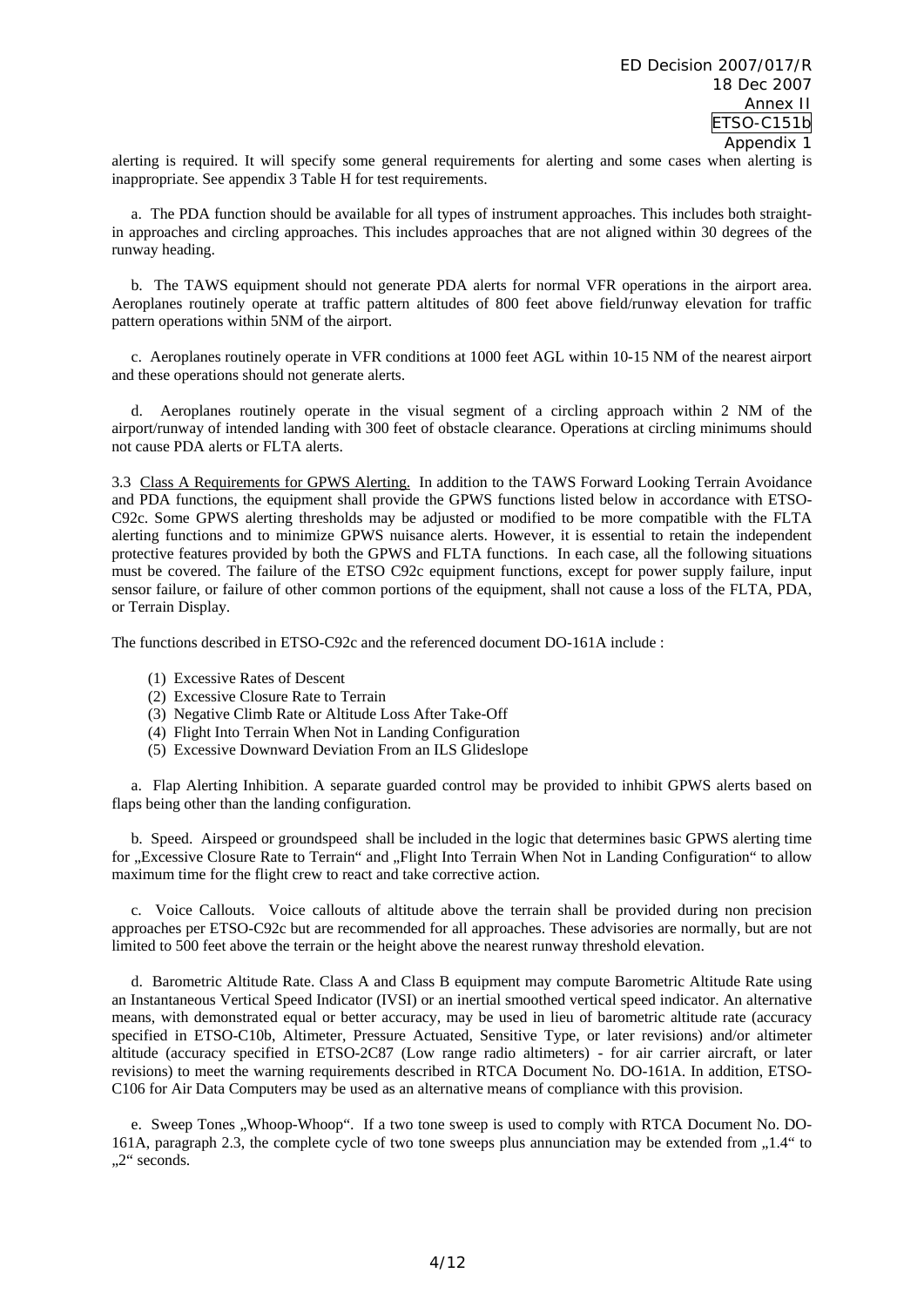NOTE: Class A equipment will be entitled to a ETSO-C92c authorization approval for the purpose of complying with the mandatory GPWS requirements in JAR-OPS 1.665/ EU-OPS 1.665 until such time that those rules are superseded by TAWS rules.

#### 3.4 Class B Requirements for GPWS Alerting

 a. Class B equipment must provide alerts for excessive descent rates. The alerting envelope of DO-161A has been modified to accommodate a larger envelope for both caution and warning alerts. Height above Terrain may be determined by using the Terrain Data Base elevation and subtracting it from QNH barometric altitude (or equivalent). In addition, since the envelopes are not limited by a radio altitude measurement to a maximum of 2500 feet AGL, the envelopes are expanded to include higher vertical speeds. The equipment shall meet either the requirements set forth in appendix 3, Section 7.0 or that specified in DO-161A.

b. Class B equipment must provide alerts for "Negative Climb Rate After Takeoff or Missed Approach" or "Altitude Loss After Takeoff" as specified in DO-161A. The alerting is identical to the alerting envelope in DO-161A except that Height above Terrain is based upon Height above Runway threshold elevation instead of radio altitude.

c. Class B equipment must provide a voice callout "Five Hundred" during descents for landing. This feature is primarily intended to provide situational awareness to the flight crew when the aeroplane is being operated properly per normal procedures. During a normal approach, it is useful to provide the flight crew with a 500 foot voice callout referenced to the runway threshold elevation for the runway of intended landing. This feature also has an important CFIT protection function. In the event the aeroplane is operated unintentionally close to terrain when not in the airport area or the area for which PDA protection is provided, a 500 foot voice callout referenced to Height above Terrain will alert the flight crew to a hazardous condition. The equipment shall meet the requirements specified in appendix 3, Section 9.0.

NOTE 1: Class B equipment will not require a radio altimeter. Height above Terrain may be determined by subtracting the elevation of the current position terrain cell from the current barometric altitude (or equivalent).

NOTE 2: Class B equipment should compute the voice callout for five hundred feet based upon barometric height above runway elevation. The nearest runway elevation may be used for this purpose.

3.5 Class A Equipment Requirements for a Terrain Display. Class A equipment shall be designed to interface with a Terrain Display, either color or monochromatic. Class A equipment for TAWS shall be capable of providing the following terrain related information to a display system.

 a. The terrain shall be depicted relative to the aeroplane's position such that the pilot may estimate the relative bearing to the terrain of interest.

 b. The terrain shall be depicted relative to the aeroplane's position such that the pilot may estimate the distance to the terrain of interest.

 c. The terrain depicted shall be oriented to either the heading or track of the aeroplane. In addition, a Northup orientation may be added as a selectable format.

 d. Variations in terrain elevation depicted relative to the aeroplane's elevation (above and below) shall be visually distinct. Terrain that is more than 2000 feet below the aeroplane's elevation need not be depicted.

> e. Terrain that generates alerts shall be displayed in a manner to distinguish it from nonhazardous terrain, consistent with the caution and warning alert level.

3.6 Class B Equipment Requirements for a Terrain Display. Operators required to install Class B equipment are not required to include a Terrain Display. However, Class B TAWS equipment shall be capable of driving a terrain display function in the event the installer wants to include the terrain display function.

NOTE: This ETSO does not include requirements for the display system/hardware.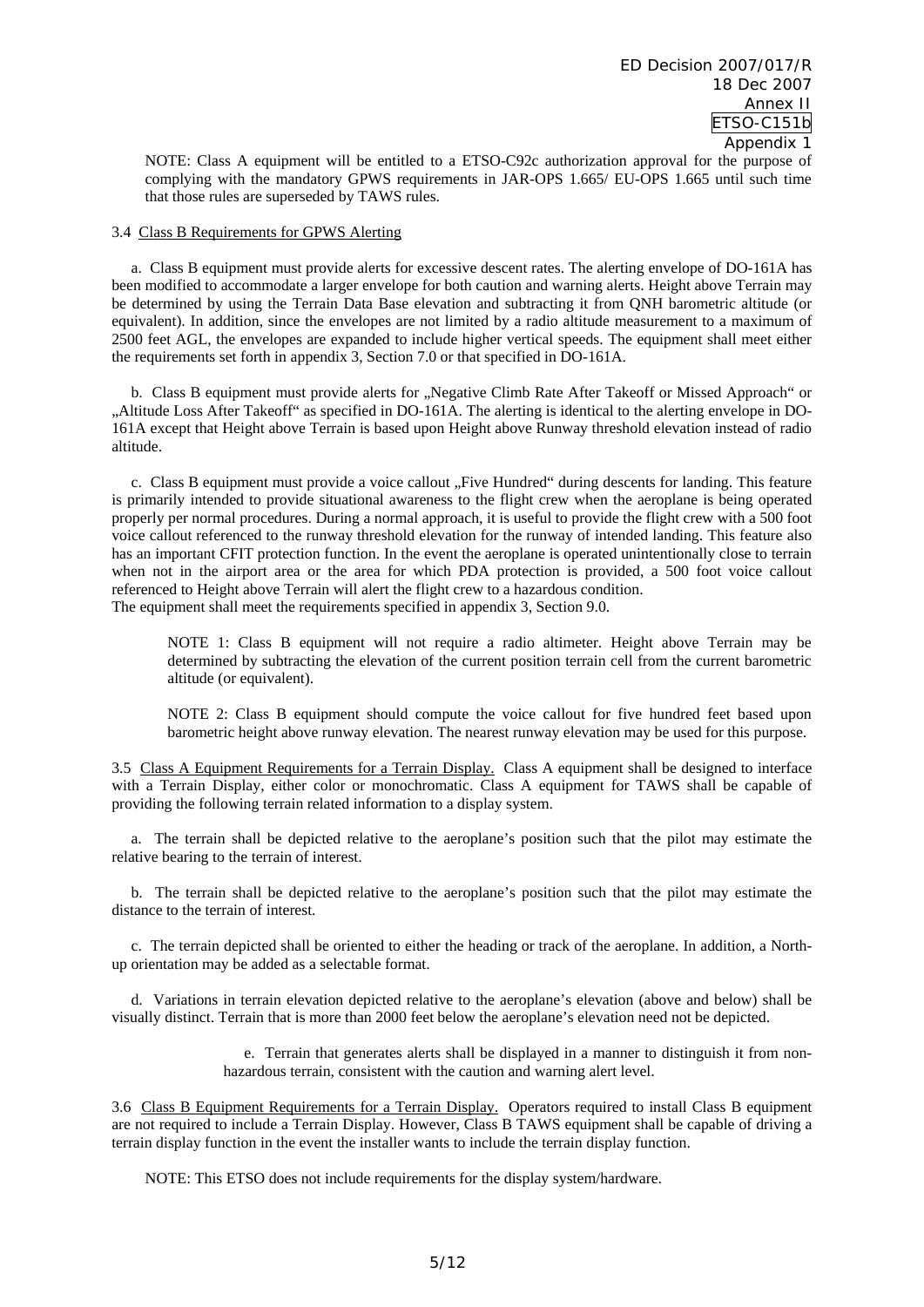#### 4.0 Aural and Visual Alerts.

4.1 The TAWS is required to provide aural alerts and visual alerts for each of the functions described in Section 3.0 of this appendix.

4.2 The required aural and visual alerts must initiate from the TAWS system simultaneously, except when suppression of aural alerts are necessary to protect pilots from nuisance aural alerting.

4.3 Each aural alert shall identify the reason for the alert such as "too low terrain" and "Glideslope," or other acceptable annunciation.

4.4 The system shall remove the visual and aural alert once the situation has been resolved.

4.5 The system shall be capable of accepting and processing aeroplane performance related data or aeroplane dynamic data and providing the capability to update aural and visual alerts at least once per second.

4.6 The aural and visual outputs as defined in Table 4-1 shall be compatible with the standard cockpit displays and auditory systems.

4.7 The aural and visual alerts should be selectable to accommodate operational commonality among fleets of aeroplanes.

4.8 The visual display of alerting information shall be immediately and continuously displayed until the situation is no longer valid.

4.9 As a minimum the TAWS shall be capable of providing aural alert messages described in Table 4 -1. In addition to this minimum set, other voice alerts may be provided.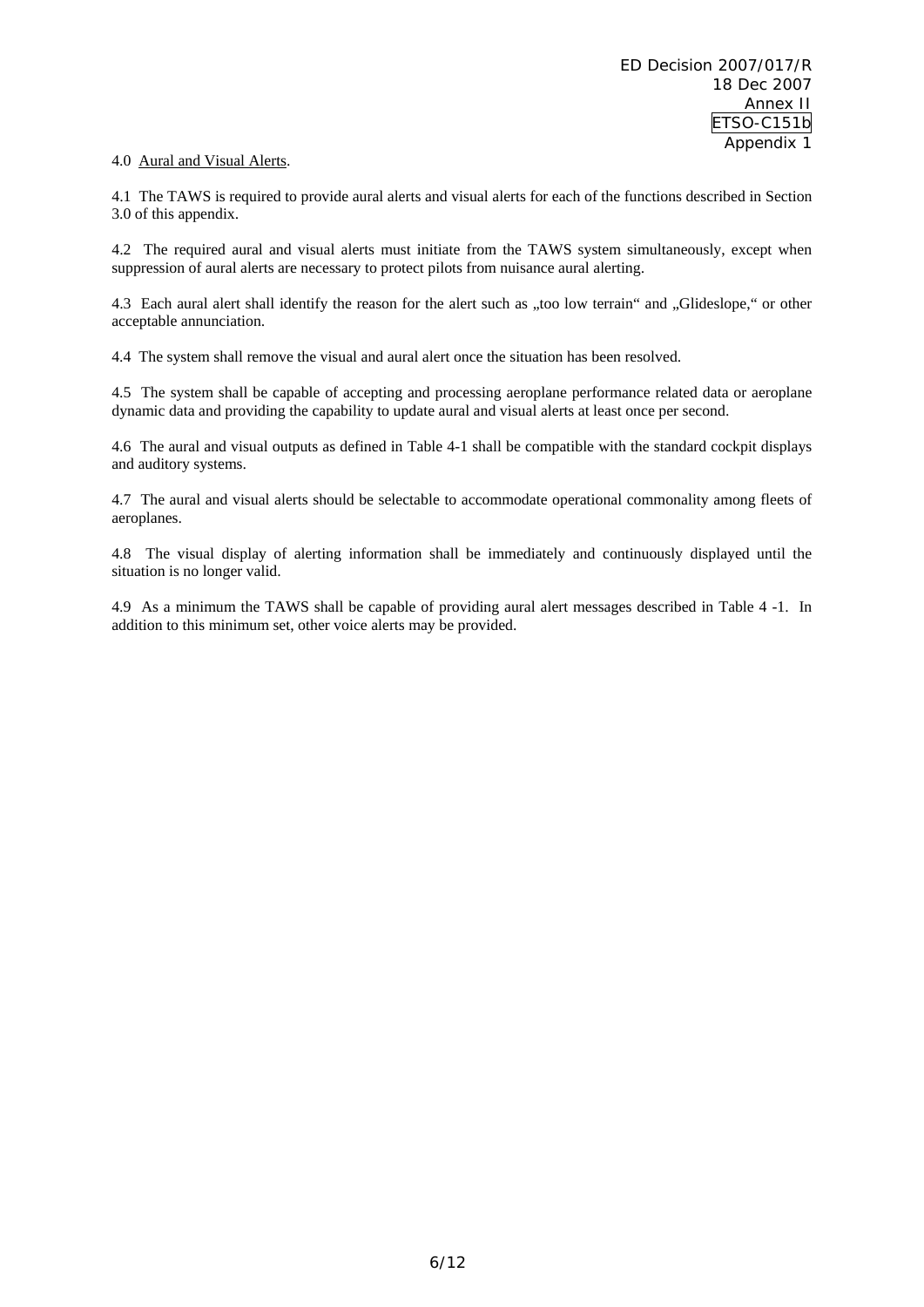#### TABLE 4 – 1

|                                       | STANDARD SET OF VISUAL AND AURAL ALERTS                                                        |                                                                          |  |  |  |
|---------------------------------------|------------------------------------------------------------------------------------------------|--------------------------------------------------------------------------|--|--|--|
|                                       |                                                                                                |                                                                          |  |  |  |
| <b>Alert Condition</b>                | <b>Caution</b>                                                                                 | <b>Warning</b>                                                           |  |  |  |
| Reduced Required<br>Terrain Clearance | <b>Visual Alert</b>                                                                            | <b>Visual Alert</b>                                                      |  |  |  |
|                                       | Amber text message that is obvious, concise,<br>and must be consistent with the Aural message. | Red text message that is obvious,<br>concise and must be consistent with |  |  |  |
| Class A & Class B                     |                                                                                                | the Aural message.                                                       |  |  |  |
|                                       | <b>Aural Alert</b>                                                                             | <b>Aural Alert</b>                                                       |  |  |  |
|                                       | Minimum Selectable Voice Alerts:                                                               | Minimum Selectable Voice Alerts:                                         |  |  |  |
|                                       | "Caution, Terrain; Caution, Terrain" and                                                       | "Terrain, Terrain; Pull-Up, Pull-up"                                     |  |  |  |
|                                       | "Terrain Ahead; Terrain Ahead"                                                                 | and, Terrain Ahead, Pull- up;                                            |  |  |  |
|                                       |                                                                                                | Terrain Ahead, Pull-Up"                                                  |  |  |  |
| <b>Imminent Impact</b>                | <b>Visual Alert</b>                                                                            | <b>Visual Alert</b>                                                      |  |  |  |
| with Terrain                          | Amber text message that is obvious, concise,                                                   | Red text message that is obvious,                                        |  |  |  |
|                                       | and must be consistent with the Aural message.                                                 | concise and must be consistent with                                      |  |  |  |
| Class A & Class B                     |                                                                                                | the Aural message.                                                       |  |  |  |
|                                       | <b>Aural Alert</b>                                                                             | <b>Aural Alert</b>                                                       |  |  |  |
|                                       | Minimum Selectable Voice Alerts:                                                               | Minimum Selectable Voice Alerts:                                         |  |  |  |
|                                       | "Caution, Terrain; Caution, Terrain" and                                                       | "Terrain, Terrain; Pull-Up, Pull-up"                                     |  |  |  |
|                                       | "Terrain Ahead; Terrain Ahead"                                                                 | and                                                                      |  |  |  |
|                                       |                                                                                                | "Terrain Ahead, Pull- up; Terrain                                        |  |  |  |
|                                       |                                                                                                | Ahead, Pull-Up"                                                          |  |  |  |
| <b>Premature Descent</b>              | <b>Visual Alert</b>                                                                            | <b>Visual Alert</b>                                                      |  |  |  |
| Alert (PDA)                           | Amber text message that is obvious, concise and                                                | None Required                                                            |  |  |  |
| Class A & Class B                     | must be consistent with the Aural message.                                                     |                                                                          |  |  |  |
|                                       | <b>Aural Alert</b>                                                                             | <b>Aural Alert</b>                                                       |  |  |  |
|                                       | "Too Low Terrain"                                                                              | None Required                                                            |  |  |  |
| <b>Ground Proximity</b>               | <b>Visual Alert</b>                                                                            | <b>Visual Alert</b>                                                      |  |  |  |
| Envelope 1, 2 or 3                    | Amber text message that is obvious, concise,                                                   | Red text message that is obvious,                                        |  |  |  |
| Excessive                             | and must be consistent with the Aural message.                                                 | concise and must be consistent with                                      |  |  |  |
| <b>Descent Rate</b>                   |                                                                                                | the Aural message.                                                       |  |  |  |
|                                       | <b>Aural Alert</b>                                                                             | <b>Aural Alert</b>                                                       |  |  |  |
| Class A & Class B                     | "Sink Rate"                                                                                    | "Pull-Up"                                                                |  |  |  |
| <b>Ground Proximity</b>               | <b>Visual Alert</b>                                                                            | <b>Visual Alert</b>                                                      |  |  |  |
| <b>Excessive Closure</b>              | Amber text message that is obvious, concise,                                                   | Red text message that is obvious,                                        |  |  |  |
| Rate (Flaps not in                    | and must be consistent with the Aural message.                                                 | concise, and must be consistent with                                     |  |  |  |
| Landing                               |                                                                                                | the Aural message.                                                       |  |  |  |
| Configuration)                        | <b>Aural Alert</b>                                                                             | <b>Aural Alert</b>                                                       |  |  |  |
| Class A                               | ,Terrain-Terrain"                                                                              | "Pull-Up"                                                                |  |  |  |
| <b>Ground Proximity</b>               | <b>Visual Alert</b>                                                                            | <b>Visual Alert</b>                                                      |  |  |  |
| <b>Excessive Closure</b>              | Amber text message that is obvious, concise,                                                   | None Required.                                                           |  |  |  |
| Rate (Landing                         | and must be consistent with the Aural message.                                                 |                                                                          |  |  |  |
| Configuration)<br>Class A             |                                                                                                | <b>Aural Alert</b><br>"Pull-Up" – for gear up                            |  |  |  |
|                                       | <b>Aural Alert</b><br>"Terrain-Terrain"                                                        | None Required – for gear down                                            |  |  |  |
|                                       |                                                                                                |                                                                          |  |  |  |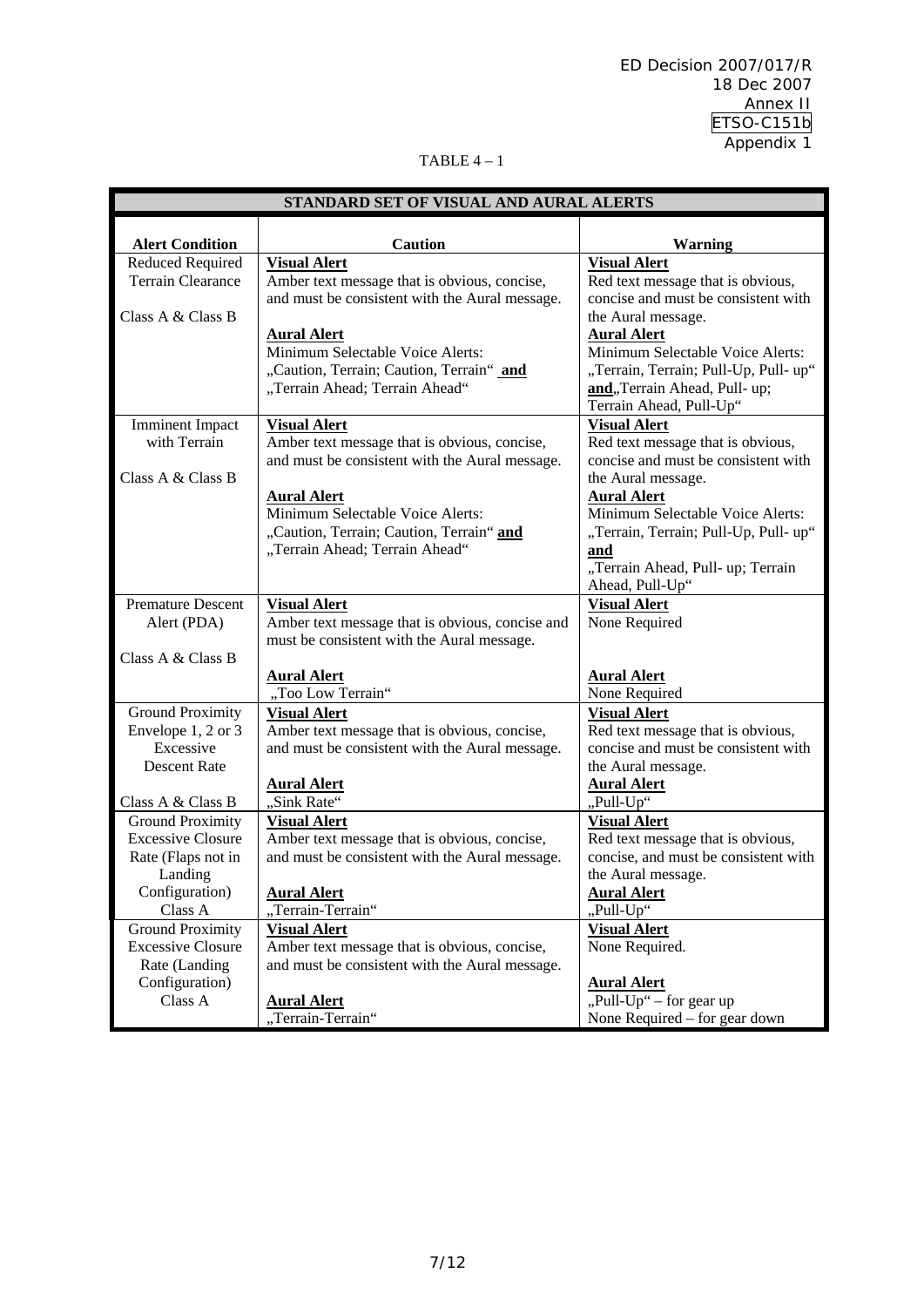ED Decision 2007/017/R 18 Dec 2007 Annex II ETSO-C151b Appendix 1

| STANDARD SET OF VISUAL AND AURAL ALERTS |                                                  |                     |  |  |  |  |
|-----------------------------------------|--------------------------------------------------|---------------------|--|--|--|--|
| <b>Alert Condition</b>                  | <b>Caution</b>                                   | <b>Warning</b>      |  |  |  |  |
| <b>Ground Proximity</b>                 | <b>Visual Alert</b>                              | <b>Visual Alert</b> |  |  |  |  |
|                                         | Amber text message that is obvious, concise, and | None Required.      |  |  |  |  |
| Altitude Loss after                     | must be consistent with the Aural message.       |                     |  |  |  |  |
| Take-off                                |                                                  |                     |  |  |  |  |
|                                         | <b>Aural Alert</b>                               | <b>Aural Alert</b>  |  |  |  |  |
| Class A & Class B                       | "Don't Sink" and "Too Low-Terrain"               | None Required.      |  |  |  |  |
| <b>Ground Proximity</b>                 | <b>Visual Alert</b>                              | <b>Visual Alert</b> |  |  |  |  |
| Envelope 1                              | Amber text message that is obvious, concise, and | None Required.      |  |  |  |  |
| (Not in Landing                         | must be consistent with the Aural message.       |                     |  |  |  |  |
| Configuration)                          |                                                  |                     |  |  |  |  |
| Class A                                 | <b>Aural Alert</b>                               | <b>Aural Alert</b>  |  |  |  |  |
|                                         | "Too Low Terrain" and "Too Low Gear"             | None Required.      |  |  |  |  |
| <b>Ground Proximity</b>                 | <b>Visual Alert</b>                              | <b>Visual Alert</b> |  |  |  |  |
| Envelope 2                              | Amber text message that is obvious, concise, and | None Required.      |  |  |  |  |
| <b>Insufficient Terrain</b>             | must be consistent with the Aural message.       |                     |  |  |  |  |
| Clearance                               |                                                  |                     |  |  |  |  |
| (Landing and Go-                        | <b>Aural Alert</b>                               | <b>Aural Alert</b>  |  |  |  |  |
| around                                  | "Too Low Terrain" and "Too Low Flaps"            | None Required       |  |  |  |  |
| configuration)                          |                                                  |                     |  |  |  |  |
| Class A                                 |                                                  |                     |  |  |  |  |
| <b>Ground Proximity</b>                 | <b>Visual Alert</b>                              | <b>Visual Alert</b> |  |  |  |  |
| Envelope 3                              | Amber text message that is obvious, concise, and | None Required.      |  |  |  |  |
| <b>Insufficient Terrain</b>             | must be consistent with the Aural message.       |                     |  |  |  |  |
| Clearance                               |                                                  |                     |  |  |  |  |
| (Take-off                               | <b>Aural Alert</b>                               | <b>Aural Alert</b>  |  |  |  |  |
| configuration)                          | "Too Low Terrain"                                | None Required       |  |  |  |  |
| Class A                                 |                                                  |                     |  |  |  |  |
| <b>Ground Proximity</b>                 | <b>Visual Alert</b>                              | <b>Visual Alert</b> |  |  |  |  |
| <b>Excessive Glide</b>                  | Amber text message that is obvious, concise, and | None Required.      |  |  |  |  |
| Slope Deviation                         | must be consistent with the Aural message.       |                     |  |  |  |  |
| Class A                                 |                                                  |                     |  |  |  |  |
|                                         | <b>Aural Alert</b>                               | <b>Aural Alert</b>  |  |  |  |  |
|                                         | "Glide Slope"                                    | None Required       |  |  |  |  |
| <b>Ground Proximity</b>                 | <b>Visual Alert</b>                              | <b>Visual Alert</b> |  |  |  |  |
| Voice Call Out                          | None Required                                    | None Required.      |  |  |  |  |
| (See Note 1)                            |                                                  |                     |  |  |  |  |
|                                         | <b>Aural Alert</b>                               | <b>Aural Alert</b>  |  |  |  |  |
| Class A & Class B                       | "Five Hundred"                                   | None Required       |  |  |  |  |

#### TABLE 4 – 1 (Continued)

NOTE 1: The aural alert for Ground Proximity Voice Call Out is considered advisory.

NOTE 2: Visual alerts may be put on the terrain situational awareness display, if this fits with the overall human factors alerting scheme for the flight deck.

This does not eliminate the visual alert color requirements, even in the case of a monochromatic display. Typically in such a scenario adjacent colored annunciator lamps meet the alerting color requirements.

#### 4.10 Prioritization

 a. Class A Equipment.Class A Equipment shall have an interactive capability with other external alerting systems so an alerting priority can be automatically executed for the purpose of not causing confusion or chaos on the flight deck during multiply alerts from different alerting systems. Typical alerting systems that may be interactive with TAWS include Predictive Windshear (PWS), Reactive Windshear (RWS), and possibly in the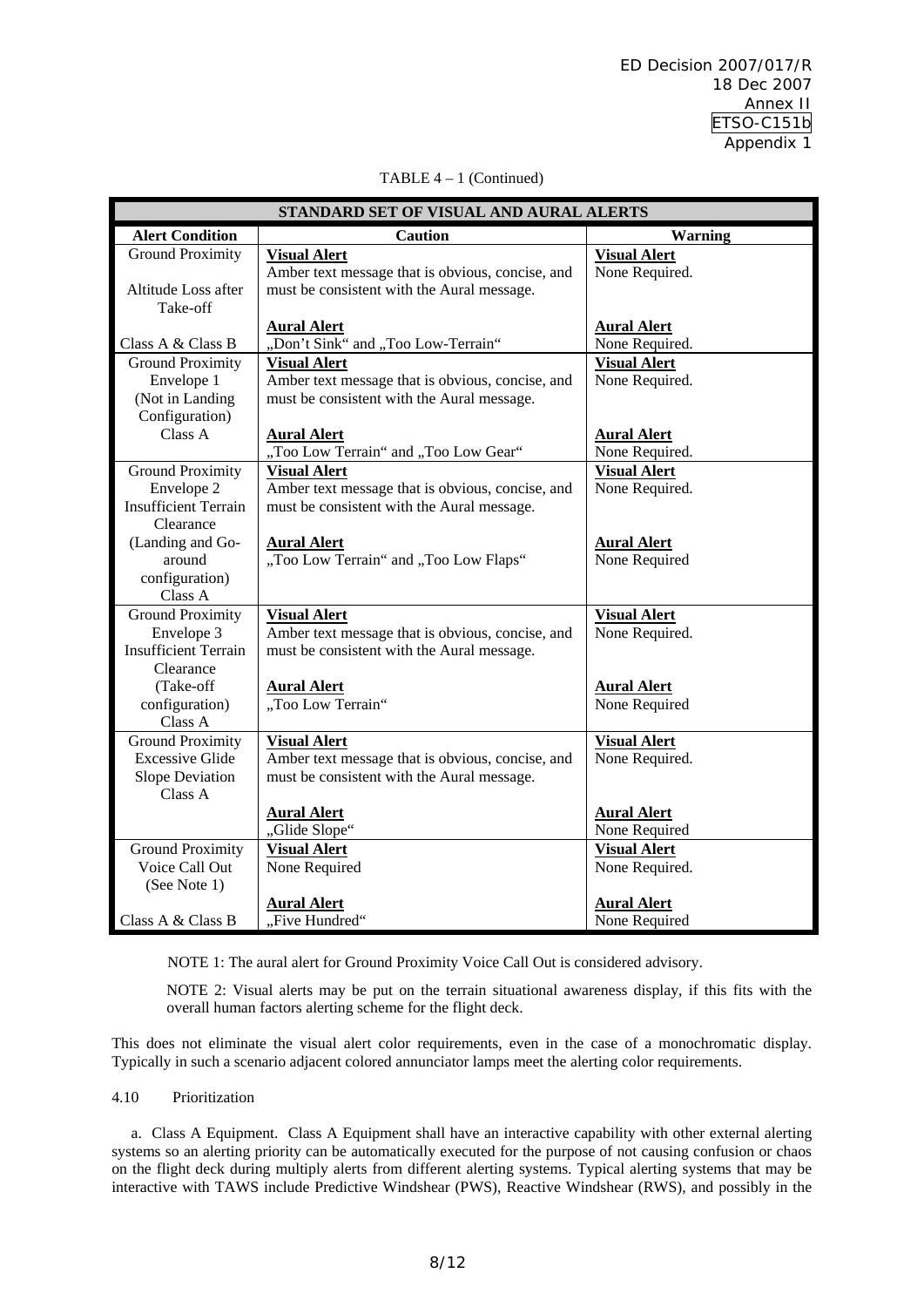future Airborne Collision Avoidance System (ACAS). Table 4 – 2 includes an alert prioritization scheme. If the PWS, RWS and/or ACAS functions are provided within the TAWS, Table 4 - 2 also applies. The Agency will consider alert prioritization schemes other than the one included in Table  $4 - 2$ .

 b. Class B Equipment. Class B Equipment does not require prioritization with external systems such as ACAS, RWS, PWS. If prioritization with those functions is provided, the prioritization scheme shall be in accordance with the Table 4 - 2. The Agency will consider alert prioritization schemes other than the one included in Table  $4 - 2$ .

 c. Class B Equipment. Class B equipment shall establish an internal priority alerting system (scheme) for each of the functions. The priority scheme shall ensure that more critical alerts override the presentation of any alert of lesser priority. Table  $4 - 3$  is the internal priority scheme of the system. Class B equipment need only consider the TAWS functions required for Class B equipment.

| <b>ALERT PRIORITIZATION SCHEME</b> |                                    |                               |            |  |
|------------------------------------|------------------------------------|-------------------------------|------------|--|
| Priority                           | Description                        | Alert<br>Level<br>$\mathbf b$ | Comments   |  |
| $\mathbf{1}$                       | Reactive Windshear Warning         | W                             |            |  |
| $\overline{2}$                     | Sink Rate Pull-Up Warning          | W                             | continuous |  |
| $\overline{3}$                     | Excessive Closure Pull-Up Warning  | W                             | continuous |  |
| 4                                  | RTC Terrain Warning                | W                             |            |  |
| 5                                  | $V_1$ Callout                      | Ī                             |            |  |
| 6                                  | <b>Engine Fail Callout</b>         | W                             |            |  |
| 7                                  | FLTA Pull-Up warning               | W                             | continuous |  |
| 8                                  | <b>PWS Warning</b>                 | W                             |            |  |
| 9                                  | <b>RTC</b> Terrain Caution         | $\mathbf C$                   | continuous |  |
| 10                                 | Minimums                           | I                             |            |  |
| 11                                 | <b>FLTA</b> Caution                | $\mathcal{C}$                 | 7 s period |  |
| 12                                 | <b>Too Low Terrain</b>             | $\overline{C}$                |            |  |
| 13                                 | PDA ("Too Low Terrain")Caution     | $\overline{C}$                |            |  |
| 14                                 | <b>Altitude Callouts</b>           | I                             |            |  |
| 15                                 | <b>Too Low Gear</b>                | $\mathbf C$                   |            |  |
| 16                                 | Too Low Flaps                      | $\overline{C}$                |            |  |
| 17                                 | <b>Sink Rate</b>                   | $\overline{C}$                |            |  |
| 18                                 | Don't Sink                         | $\mathcal{C}$                 |            |  |
| 19                                 | Glideslope                         | $\overline{C}$                | 3 s period |  |
| 20                                 | <b>PWS Caution</b>                 | $\overline{C}$                |            |  |
| 21                                 | Approaching Minimums               | I                             |            |  |
| 22                                 | <b>Bank Angle</b>                  | $\mathbf C$                   |            |  |
| $\overline{23}$                    | <b>Reactive Windshear Caution</b>  | $\overline{C}$                |            |  |
| Mode 6 <sup>a</sup>                | ACAS RA ("Climb", "Descend", etc.) | W                             | Continuous |  |
| Mode $6^a$                         | ACAS TA ("Traffic, Traffic")       | $\mathcal{C}$                 | Continuous |  |

Table 4 - 2

NOTE 1: These alerts can occur simultaneously with TAWS voice callout alerts. NOTE 2:  $W =$  Warning,  $C =$  Caution,  $A =$  Advisory, I = Informational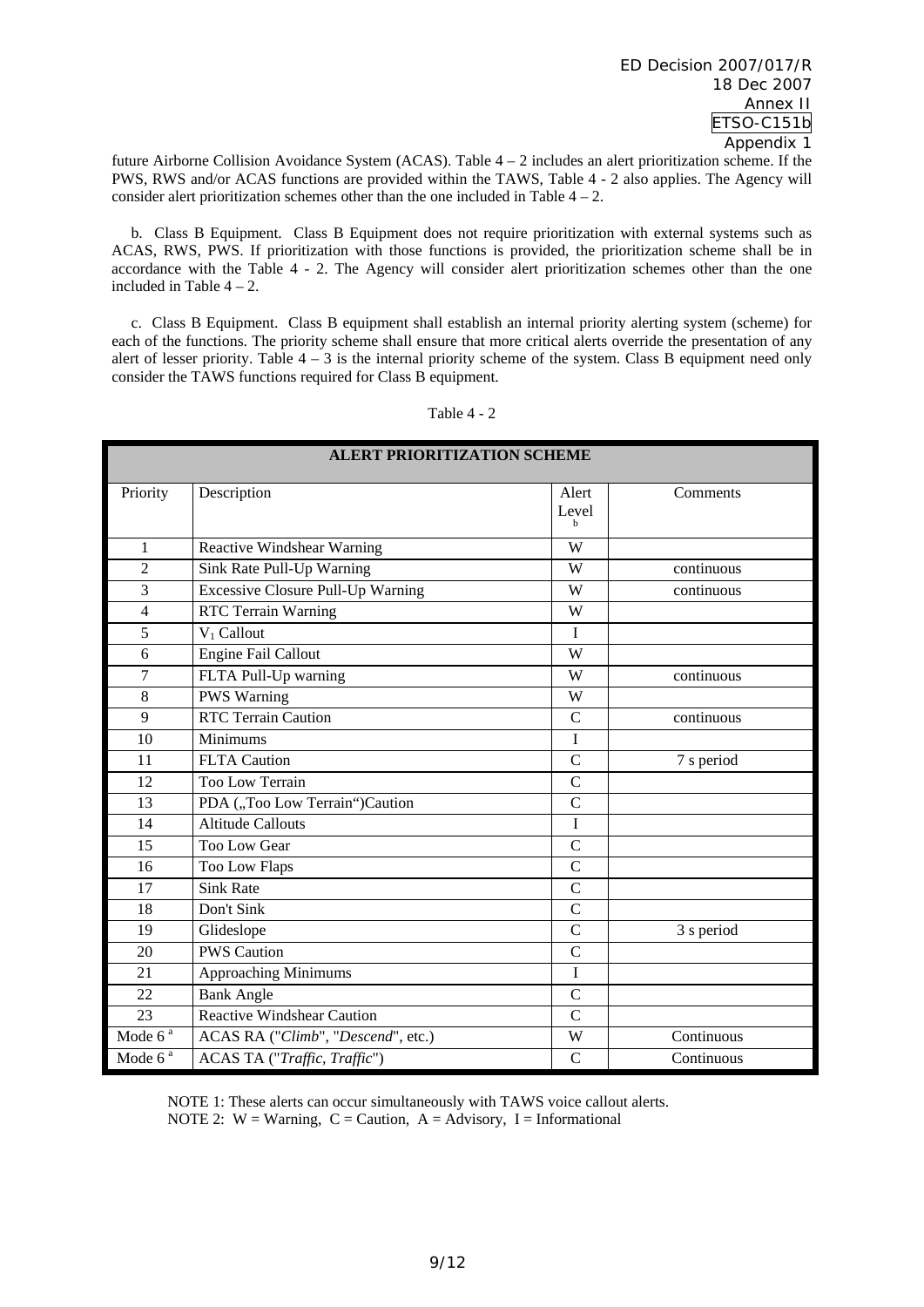|  | Table |  |  |
|--|-------|--|--|
|--|-------|--|--|

| TAWS INTERNAL ALERT PRIORITIZATION SCHEME |                                          |  |  |
|-------------------------------------------|------------------------------------------|--|--|
| <b>Priority</b>                           | <b>Description</b>                       |  |  |
|                                           | Sink Rate Pull-Up Warning                |  |  |
|                                           | Terrain Awareness Pull-Up warning        |  |  |
|                                           | <b>Terrain Awareness Caution</b>         |  |  |
|                                           | PDA (" <i>Too Low Terrain</i> ") Caution |  |  |
|                                           | Altitude Callouts "500"                  |  |  |
| 6.                                        | Sink Rate                                |  |  |
|                                           | Don't Sink (Mode 3)                      |  |  |

4.11 During ILS or other localizer-based approach operations, TAWS should not cause an alert for a terrain/obstacle located outside the TERPS protected airspace. Special design considerations may be necessary to address this issue.

NOTE 1: Non-GPS RNAV/FMC Systems that are used for the TAWS aeroplane horizontal aeroplane information may be "Localizer Updated" to remove cross track errors. In addition, the alerting envelope may be modified to account for the higher accuracy and closer obstacles associated with ILS conditions.

NOTE 2: GPS-based Systems that are used for the TAWS aeroplane horizontal aeroplane position information should be able to meet the minimum criteria found in Appendix 1, Section 5.0.

NOTE 3: The level off initiation height of 20 percent of the vertical speed was chosen (as a minimum standard for nuisance alarm-free operations) because it is similar to typical autopilot or flight director level off (altitude capture) algorithms whereas the technique of using 10 percent of the existing vertical speed as a level off initiation point is usually considered as a minimum appropriate only to manual operations of smaller general aviation aeroplanes. With high rates of descent, experienced pilots often use a manual technique of reducing the vertical speed by one half when reaching 1000 feet above/below the level off altitude. This technique will significantly reduce the likelihood of nuisance alerts. In the event that use of the 20 percent of vertical speed as a minimum standard for nuisance free operations is shown not to be compatible with the installed autopilot or flight director level off (altitude capture) algorithms, consideration should be given to setting the alert logic closer to the 10 percent vertical speed criteria to minimize nuisance alerts.

#### 5.0 Aeroplane Horizontal Position Determination for Source Data.

5.1 Class A equipment. Class A equipment that uses the on-board aeroplane navigation system for horizontal position information for the TAWS and that meets ETSO-C115b or follow AC90-45A for approved RNAV systems, ETSO-C129a for GPS, TSO-C145 for WAAS, or that follow the recommendations in AC 20-130a or AC-138 are considered acceptable. See note below.

5.2 Class B equipment. Class B equipment will be required to interface with an approved GPS for horizontal position information as specified in 5.1. See note below.

NOTE: Experience with these systems to date and analysis support that, as position accuracy decreases, a larger area must be considered for alerts in order for the system to perform its intended function. As the area of consideration is expanded and position accuracy is decreased the system tends to become more prone to nuisance alerts. In order to keep the system nuisance free, the TAWS must be inhibited or its operation degraded to accommodate certain types of operations. Therefore designers should be aware that at the present time only systems that use position information which provides GPS accuracy will be considered to meet this ETSO except for aircraft operated under JAR-OPS 1/ EU-OPS 1. Operations under JAR-OPS 1/ EU-OPS 1 provide factors that compensate for the decreased accuracy. These factors include type of operation, route structure analysis, flight crew training, route proving requirements, continued surveillance, and extensive operations into a limited number of airports.

5.3 Internal GPS Navigator Function. Class A and Class B equipment that use a GPS internal to the TAWS for horizontal position information and are capable of detecting a positional error that exceeds the appropriate alarm limit for the existing phase of flight in accordance with ETSO-C129a/ ED-72A, or equivalent are considered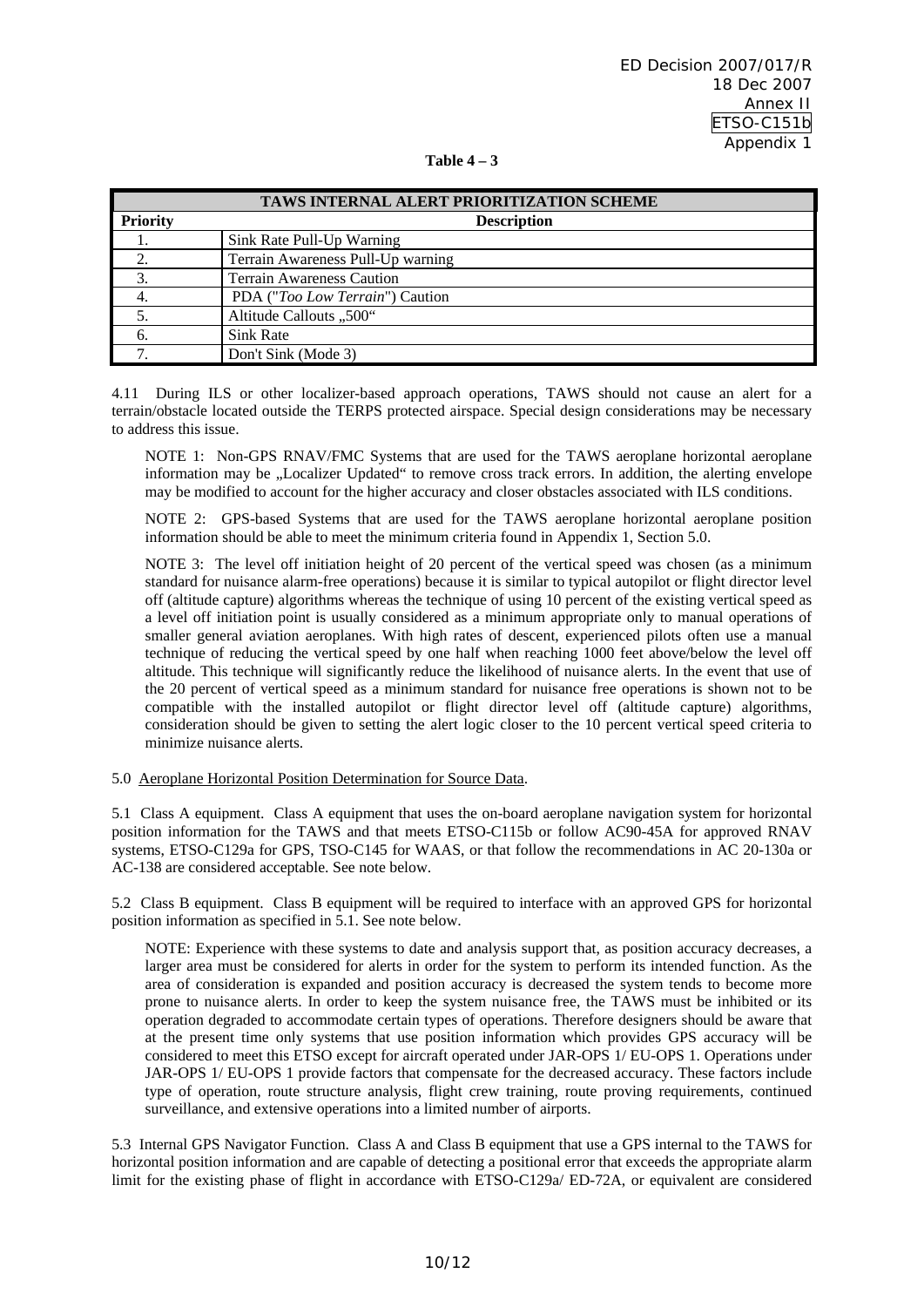acceptable. When this alarm limit is activated, the GPS computed position is considered unsuitable for the TAWS function, and an indication should be provided to the flight crew that the TAWS functions that require GPS for operation are no longer available.

6.0 Class A and Class B Requirements for a Terrain and Airport Database.

6.1 Minimum Geographical Considerations As a minimum, terrain and airport information shall be provided for the expected areas of operation, airports and routes to be flown.

6.2 Development and Methodology. The manufacturer shall present the development and methodology used to validate and verify the terrain and airport information. RTCA DO-200A/EUROCAE ED 76, Standards for Processing Aeronautical Data, should be used as a guideline.

6.3 Resolution. Terrain and airport information shall be of the accuracy and resolution suitable for the system to perform its intended function. Terrain data should be gridded at 30 arc seconds with 100 foot resolution within 30 nautical miles of all airports with runway lengths of 3500 feet or greater and whenever necessary (particularly in mountainous environments) 15 arc seconds with 100 foot resolution (or even 6 arc seconds) within 6 nautical miles of the closest runway. It is acceptable to have terrain data gridded in larger segments over oceanic and remote areas around the world.

NOTE : Class B equipment may require information relative to airports with runways less than 3500 feet whether public or private. Small airplane owners and operators probably will be the largest market for Class B equipment. Such operators frequently use airports of less than 3500 feet. Those TAWS manufacturers who desire to sell to this market must be willing to customize their terrain databases to include selected airports used by their customers.

6.4 Updates and Continued Airworthiness. The system shall be capable of accepting updated terrain and airport information.

7.0 Class A and Class B Failure Indication. Class A and Class B equipment shall include a failure monitor function that provides reliable indications of equipment condition during operation. It shall monitor the equipment itself, input power, input signals, and aural and visual outputs. A means shall be provided to inform the flight crew whenever the system has failed or can no longer perform the intended function.

8.0 Class A and Class B Requirements for Self-Test. Class A and Class B equipment shall have a self-test function to verify system operation and integrity. It shall monitor the equipment itself, input power, input signals, and aural and visual outputs. Failure of the system to successfully pass the self-test shall be annunciated.

NOTE: Flight crew verification of the aural and visual outputs during a self-test is an acceptable method for monitoring aural and visual outputs.

9.0 Class A Equipment Requirements for a Terrain Awareness Inhibit for the FLTA function, the Premature Descent Alert function and Terrain Display.

9.1 Manual Inhibit. Class A equipment shall have the capability, via a control switch to the flight crew, to inhibit only the FLTA function, the Premature Descent Alert function, and Terrain Display. This is required in the event of a navigational system failure or other failures that would adversely affect FLTA, the Premature Descent Alert function or the Terrain Display. The basic TAWS required functions shall remain active when the inhibit function is utilized.

9.2 Automatic Inhibit. The capability of automatically inhibiting Class A functions within TAWS equipment is acceptable utilizing the conditions described in paragraph 7.0. If auto inhibit capability is provided, the  $\mu$  inhibit status" must be annunciated to the flight crew.

10.0 Phase of Flight Definitions. The TAWS equipment search volumes and alerting thresholds should vary as necessary to be compatible with TERPS and other operational considerations. For that reason, a set of definitions is offered for Enroute, Terminal, Approach and Departure Phases of Flight. Other definitions for enroute, terminal and approach may be used by TAWS provided they are compatible with TERPS and standard instrument approach procedures and will comply with the test criteria specified in Appendix 3.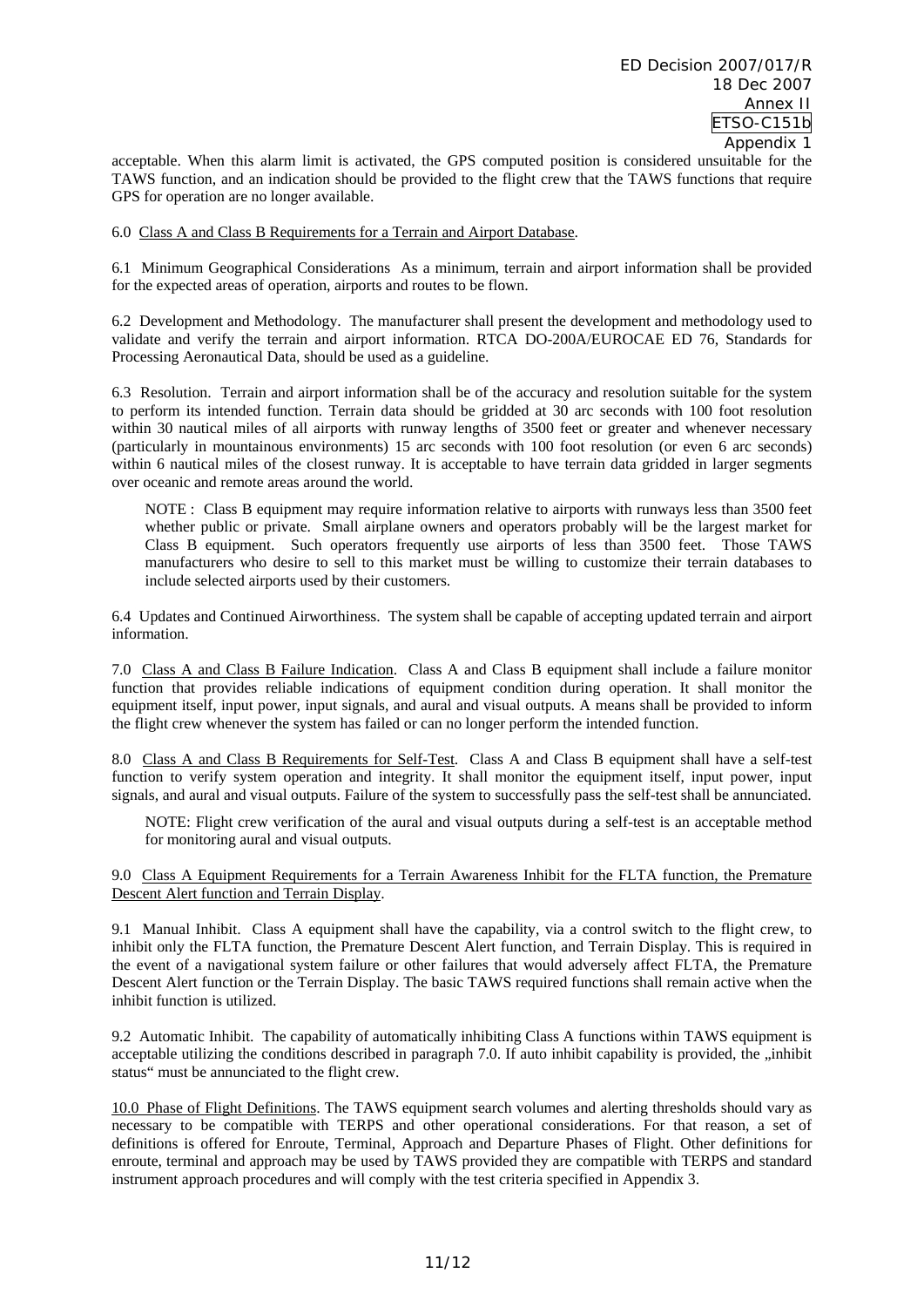10.1 Enroute Phase. The Enroute Phase exists anytime the aeroplane is more than 15 NM from the nearest airport or whenever the conditions for Terminal, Approach and Departure Phases are not met.

10.2 Terminal Phase. The Terminal Phase exists when the aeroplane is 15 NM or less from the nearest runway while the range to the nearest runway threshold is decreasing and the aeroplane is at or below (lower than) a straight line drawn between the two points specified in Table 10-1 relative to the nearest runway.

#### TABLE 10-1

#### HEIGHT ABOVE RUNWAY VERSUS DISTANCE TO RUNWAY

| Distance to Runway | Height above Runway |
|--------------------|---------------------|
| 15 NM              | 3500 Feet           |
| NM                 | 1900 Feet           |

10.3 Approach Phase. Distance to nearest runway threshold is equal to, or less than 5 NM; and height above the nearest runway threshold location and elevation is equal to, or less than 1900 feet; and distance to the nearest runway threshold is decreasing.

10.4 Departure Phase. The Departure Phase should be defined by some reliable parameter that initially determines that the aeroplane is on the ground upon initial power-up. If, for example, the equipment can determine that the aeroplane is "on the ground" by using some logic such as ground speed less than 35 knots and altitude within  $+/-75$  feet of field elevation or nearest runway elevation and "airborne" by using some logic such as ground speed greater than 50 knots and altitude 100 feet greater than field elevation, then the equipment can reliably determine that it is in the "Departure Phase." Other parameters to consider are climb state, and distance from departure runway. Once the aeroplane reaches 1500 feet above the departure runway, the Departure Phase is ended.

11.0 Class A and Class B Summary Requirements. (Reserved )

TABLE 11-1

(RESERVED)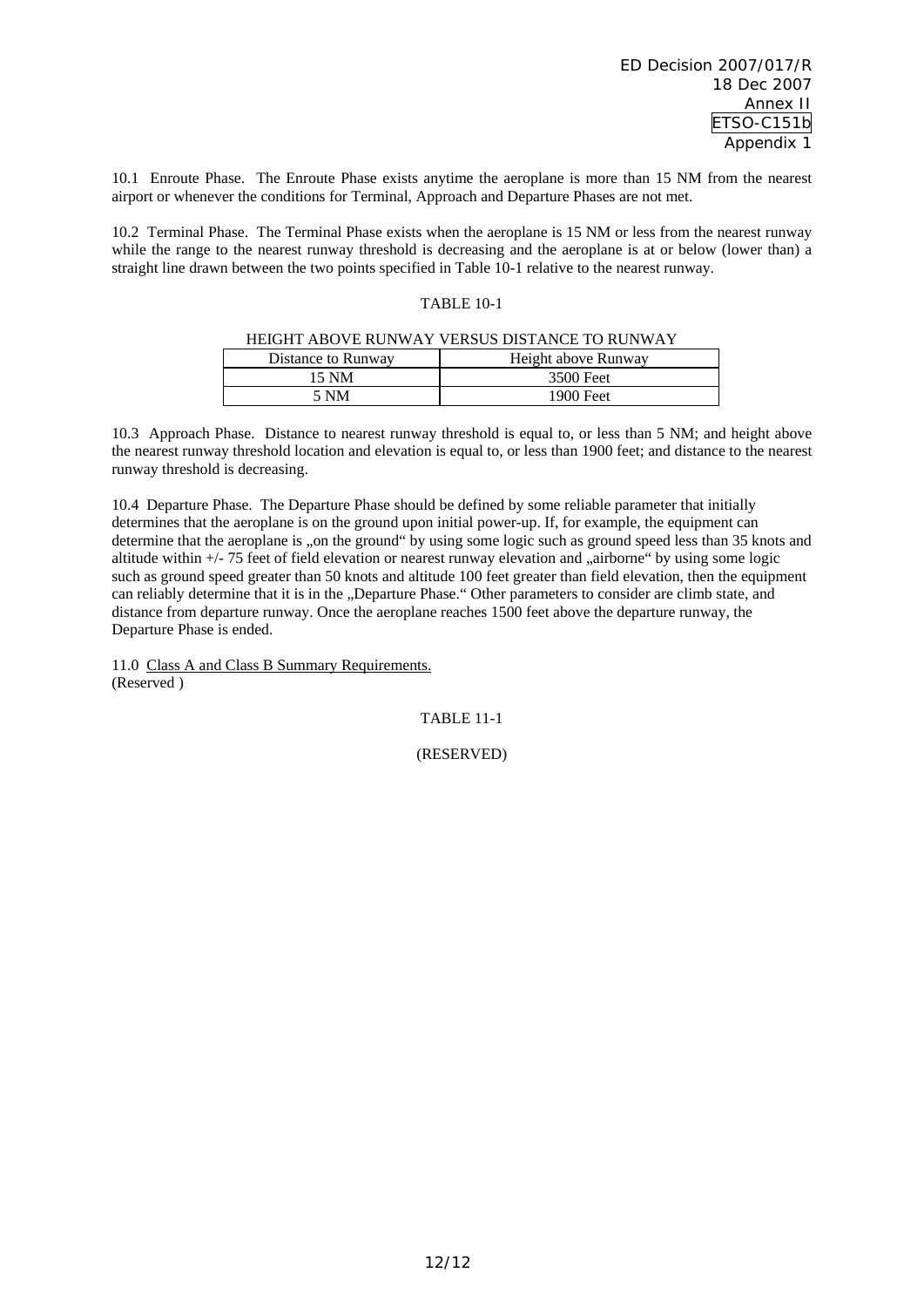ED Decision 2007/017/R 18 Dec 2007 Annex II ETSO-C151b Appendix 2 **APPENDIX 2. STANDARDS APPLICABLE TO ENVIRONMENTAL TEST PROCEDURES** 

#### **RESERVED FOR MODIFICATIONS OF OR ADDITIONAL REQUIREMENTS BEYOND THE TEST PROCEDURES CONTAINED IN EUROCAE/RTCA DOCUMENT ED-14D/DO-160D.**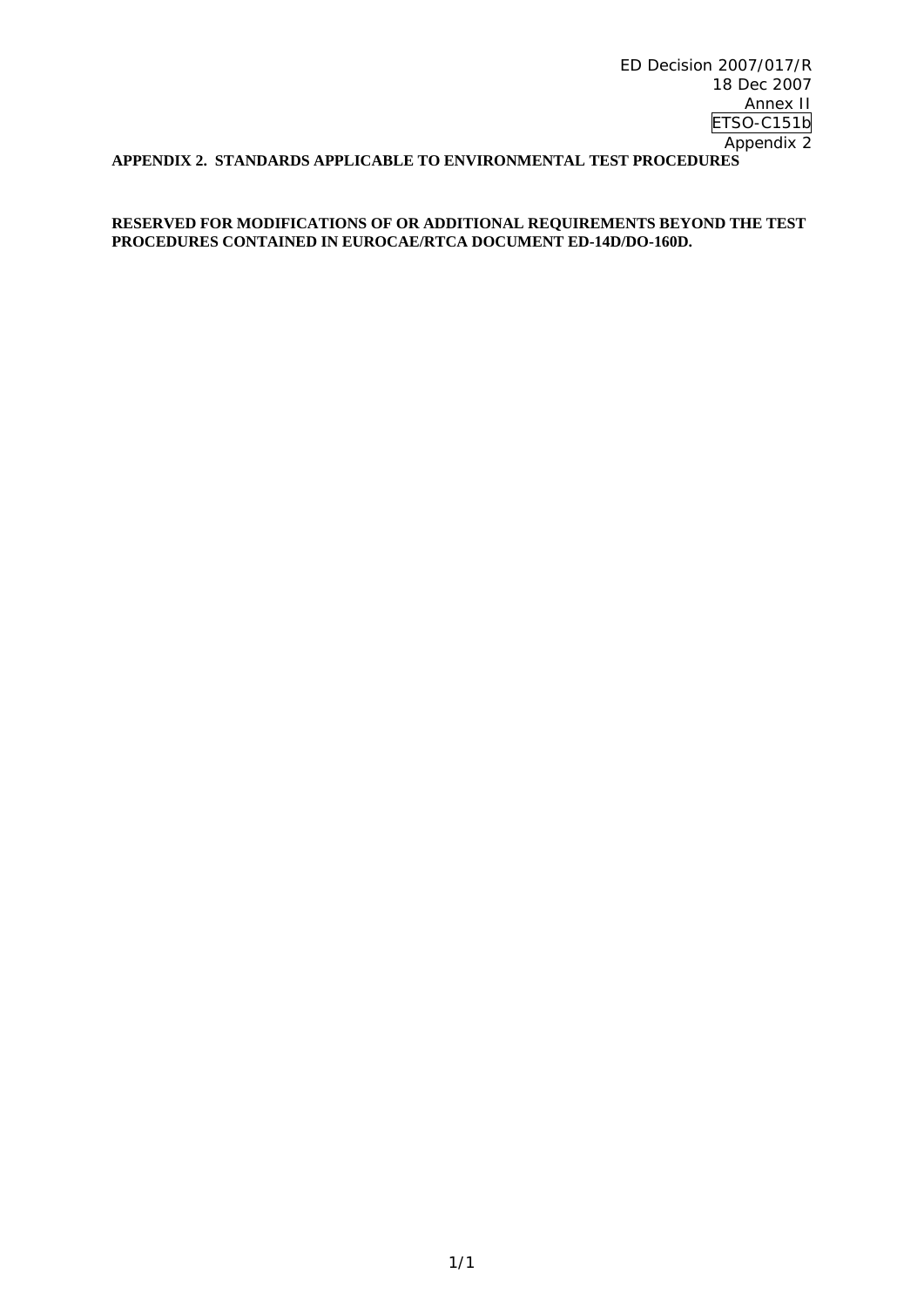#### APPENDIX 3. TEST CONDITIONS

1.0 Forward looking Terrain Avoidance - Reduced Required Terrain Clearance (RRTC) Test Conditions. This condition exists, when the aeroplane is currently above the terrain but the combination of current altitude, height above terrain, and projected flight path indicates that there is a significant reduction in the Required Terrain Clearance (RTC).

1.1 Phase of Flight Definitions. For the following test conditions, refer to appendix 1, paragraph 10.0 for an expanded discussion on the definitions of the phases of flight.

1.2 Enroute Descent Requirement. A terrain alert shall be provided in time so as to assure that the aeroplane can level off (L/O) with a minimum of 500 feet altitude clearance over the terrain/obstacle when descending toward the terrain/obstacle at any speed within the operational flight envelope of the aeroplane. The test conditions assume a descent along a flight path that has terrain that is 1000 feet below the expected level off altitude. If the pilot initiates the level off at the proper altitude, no TAWS alert would be expected. However, if the pilot is distracted or otherwise delays the level off, a TAWS alert is required to permit the pilot to recover to level flight in a safe manner.

 a. See Table A. Column A represents the test condition. Columns B, C, and D are for information purposes only. Column E represents the Minimum Altitude for which TAWS alerts must be posted to perform their intended function. Column F represents the Maximum altitude for which TAWS alerts may be provided in order to meet the nuisance alert criteria. See appendix 3, Section 4.0

 b. For each of the Descent rates specified below, recovery to level flight at or above 500 feet terrain clearance is required.

c.Test Conditions for 1.2:

Assumed Pilot response time: 3.0 seconds minimum Assumed constant G pull-up:  $0.25 \text{ g's}$ Minimum Allowed Terrain Clearance: 500 feet AGL Descent rates: 1000, 2000, 4000, and 6000 fpm Assumed Pilot Task for Column F: Level off at 1000 feet above the terrain per TERPS Required Obstacle Clearance (ROC).

NOTE 1: The actual values for the aeroplane altitude, distance and time from the terrain cell when caution and warning alerts are posted and the minimum terrain clearance altitude must be recorded.

NOTE 2: Enroute operations are considered to exist beyond 15 NM from the departure runway until 15 NM from the destination airport. Use of the nearest runway logic is permissible provided suitable logic is incorporated to ensure that the transitions to the terminal logic will typically occur only when the aeroplane is in terminal airspace.

NOTE 3: The values shown in column E may be reduced by 100 feet (to permit a level off to occur at 400 feet above the obstacle) provided that it can be demonstrated that the basic TAWS Mode 1 alert (sink rate) is issued at, or above, the altitude specified in column E for typical terrain topographies.

NOTE 4: Class B Equipment Considerations. The values shown in Column F are appropriate for Autopilot or Flight Director operations with an Altitude Capture function typical of many CS-25 certificated aeroplanes (Large Aeroplanes). The values are based upon 20 percent of the aeroplanes vertical velocity. If TAWS is installed on an aeroplane without such an Autopilot or Flight Director function, consideration should be given to computing the alerts based upon 10 percent of the vertical velocity which is more appropriate to manual flight and small general aviation aeroplane operations.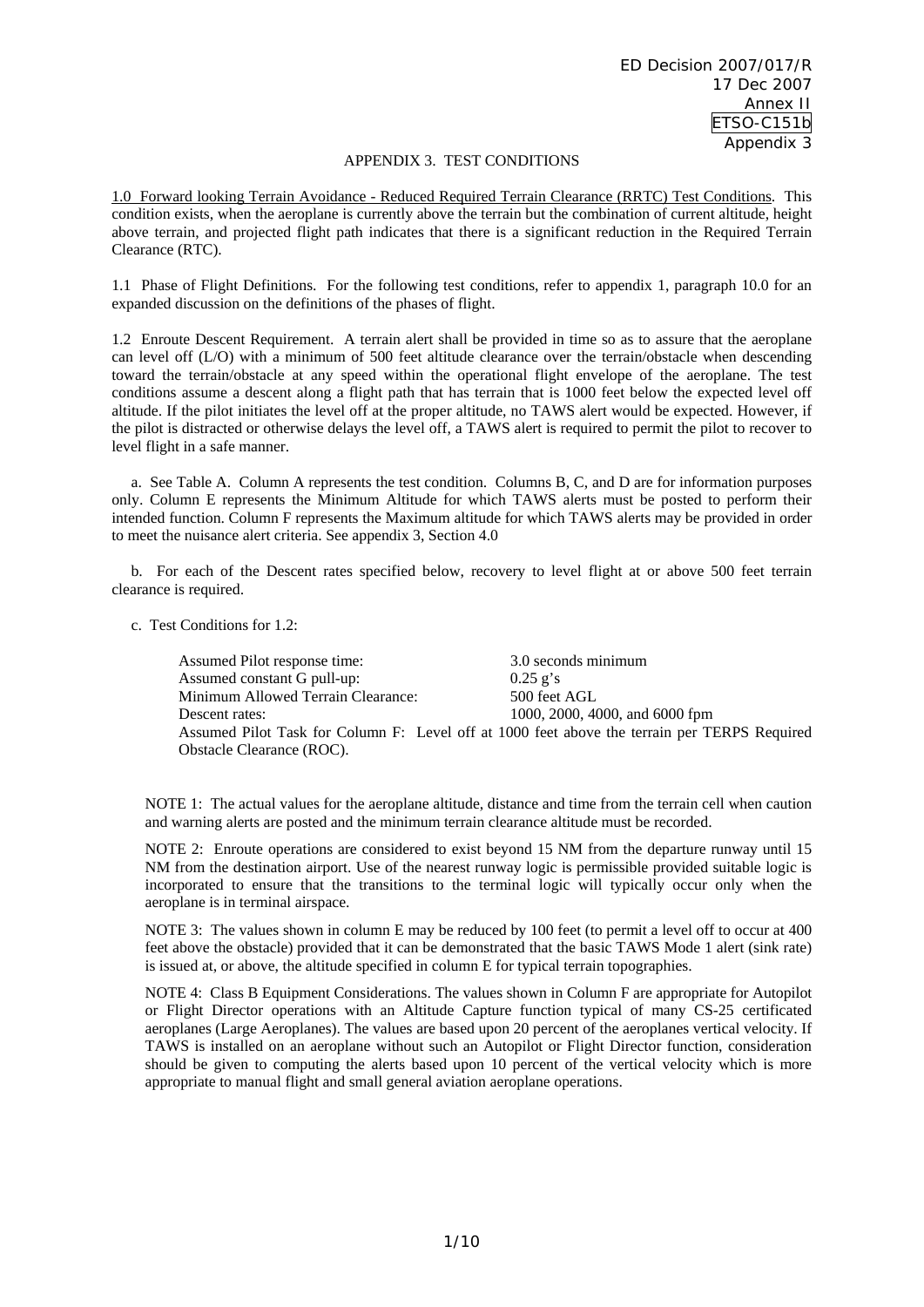| <b>Enroute Descent Alerting Criteria</b> |                 |                 |                    |                     |                     |  |
|------------------------------------------|-----------------|-----------------|--------------------|---------------------|---------------------|--|
| A                                        | B               |                 | D                  | Е                   | F                   |  |
| <b>VERT</b>                              | <b>ALT LOST</b> | <b>ALT</b>      | <b>TOTAL ALT</b>   | <b>MINIMUM</b>      | <b>MAXIMUM</b>      |  |
| <b>SPEED</b>                             | WITH 3 SEC      | <b>REQ'D TO</b> | <b>LOST DUE TO</b> | <b>TAWS WARNING</b> | <b>CAUTION</b>      |  |
| (FPM)                                    | <b>PILOT</b>    | L/O WITH        | <b>RECOVERY</b>    | <b>ALERT HEIGHT</b> | <b>ALERT HEIGHT</b> |  |
|                                          | <b>DELAY</b>    | 0.25G           | <b>MANEUVER</b>    | (ABOVE              | (ABOVE TERRAIN)     |  |
|                                          |                 |                 |                    | <b>TERRAIN</b> )    |                     |  |
| 1000                                     | 50              | 17              | 67                 | 567                 | 1200                |  |
| 2000                                     | 100             | 69              | 169                | 669                 | 1400                |  |
| 4000                                     | 200             | 278             | 478                | 978                 | 1800                |  |

TABLE A

1.3 Enroute Level Flight Requirement. During level flight operations (vertical speed is +/- 500 feet per minute), a terrain alert should be posted when the aeroplane is within 700 feet of the terrain and is predicted to be equal to or less than 700 feet within the prescribed alerting time or distance. See Table B for Test Criteria.

NOTE 1: The actual values for the aeroplane altitude, distance and time from the terrain cell when caution and warning alerts are posted must be recorded.

| Enroute Level Flight Alerting Criteria |                          |                  |                   |  |  |
|----------------------------------------|--------------------------|------------------|-------------------|--|--|
| <b>GROUND SPEED</b>                    | <b>HEIGHT OF TERRAIN</b> | <b>TEST RUN</b>  | <b>ALERT</b>      |  |  |
| (KT)                                   | CELL (MSL)               | <b>ALTITUDE</b>  | <b>CRITERIA</b>   |  |  |
|                                        |                          | (MSL)            |                   |  |  |
| 200                                    | 5000                     | 6000             | <b>NO ALERT</b>   |  |  |
| 250                                    | 5000                     | 5800             | <b>NO ALERT</b>   |  |  |
| 300                                    | 5000                     | 5800             | <b>NO ALERT</b>   |  |  |
| 200                                    | 5000                     | $5700 (+0/-100)$ | <b>MUST ALERT</b> |  |  |
| 250                                    | 5000                     | $5700 (+0/-100)$ | <b>MUST ALERT</b> |  |  |
| 300                                    | 5000                     | $5700 (+0/-100)$ | <b>MUST ALERT</b> |  |  |
| 400                                    | 5000                     | $5700 (+0/-100)$ | <b>MUST ALERT</b> |  |  |
| 500                                    | 5000                     | $5700 (+0/-100)$ | <b>MUST ALERT</b> |  |  |

#### TABLE B

1.4 Terminal Area (Intermediate Segment) Descent Requirement. A terrain alert shall be provided in time so as to assure that the aeroplane can level off (L/O) with a minimum of 300 feet altitude clearance over the terrain/obstacle when descending toward the terrain/obstacle at any speed within the operational flight envelope of the aeroplane. The test conditions assume a descent along a flight path that has terrain that is 500 feet below the expected level off altitude. If the pilot initiates the level off at the proper altitude, no TAWS alert would be expected. However, if the pilot is distracted or otherwise delays the level off, a TAWS alert is required to permit the pilot to recover to level flight in a safe manner.

 a. See Table C: Column A represents the test condition. Columns B, C, and D are for information purposes only. Column E represents the Minimum Altitude for which TAWS alerts must be posted to perform their intended function. Column F represents the Maximum altitude for which TAWS alerts may be provided in order to meet the nuisance alert criteria. See appendix 3, Section 4.0.

 b. For each of the Descent rates specified below, recovery to level flight at or above 300 feet terrain clearance is required.

c. Test Conditions for 1.4:

Assumed Pilot response time: 1.0 second minimum Assumed constant G pull-up: 0.25 g's Minimum Allowed Terrain Clearance: 300 feet AGL Descent rates: 1000, 2000, and 3000 fpm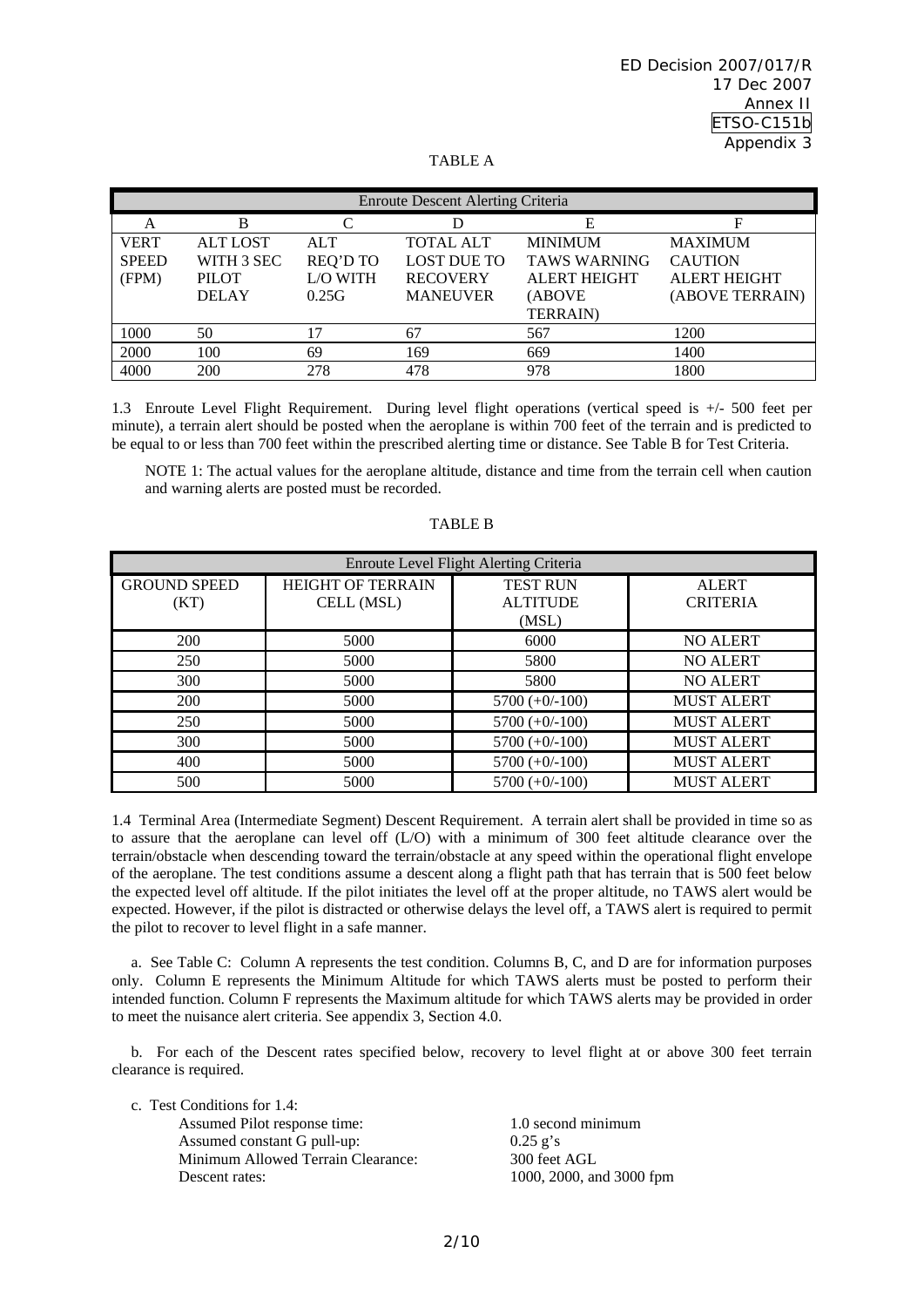NOTE 1: The actual values for the aeroplane altitude, distance and time from the terrain cell when caution and warning alerts are posted and the minimum terrain clearance altitude must be recorded.

NOTE 2: For Class B Equipment Considerations. The values shown in Column F are appropriate for Autopilot or Flight Director operations with an Altitude Capture function typical of many CS-25 certificated aeroplanes (Large Aeroplanes). The values are based upon 20 percent of the aeroplanes vertical velocity. If TAWS is installed on an aeroplane without such an Autopilot or Flight Director function, consideration should be given to computing the alerts upon 10 percent of the vertical velocity which is more appropriate to manual flight and small general aviation aeroplane operations.

| Terminal Descent Area Alerting Criteria |                 |                             |                    |                     |                  |
|-----------------------------------------|-----------------|-----------------------------|--------------------|---------------------|------------------|
| A                                       | B               | $\mathcal{C}_{\mathcal{C}}$ |                    | E                   | F                |
| <b>VERT</b>                             | <b>ALT LOST</b> | <b>ALT</b>                  | <b>TOTAL ALT</b>   | <b>MINIMUM</b>      | <b>MAXIMUM</b>   |
| <b>SPEED</b>                            | WITH 1 SEC      | <b>REQ'D TO</b>             | <b>LOST DUE TO</b> | <b>TAWS WARNING</b> | <b>TAWS</b>      |
| (FPM)                                   | <b>PILOT</b>    | L/O WITH                    | <b>RECOVERY</b>    | <b>ALERT HEIGHT</b> | <b>CAUTION</b>   |
|                                         | <b>DELAY</b>    | 0.25G                       | <b>MANEUVER</b>    | (ABOVE              | <b>ALERT</b>     |
|                                         |                 |                             |                    | <b>TERRAIN</b> )    | <b>HEIGHT</b>    |
|                                         |                 |                             |                    |                     | (ABOVE           |
|                                         |                 |                             |                    |                     | <b>TERRAIN</b> ) |
| 1000                                    | 17              | 17                          | 34                 | 334                 | 700              |
| 2000                                    | 33              | 69                          | 102                | 402                 | 900              |
| 3000                                    | 50              | 156                         | 206                | 506                 | 1100             |

TABLE C

1.5 Terminal Area (Intermediate Segment) Level Flight Requirement. During level flight operations (vertical speed less than  $+/500$  feet per minute), a terrain alert should be posted when the aeroplane is less than 350 above the terrain and is predicted to be within less than 350 feet within the prescribed alerting time or distance. See Table D for Test Criteria.

NOTE 1: The actual values for the aeroplane altitude, distance and time from the terrain cell when caution and warning alerts are posted must be recorded.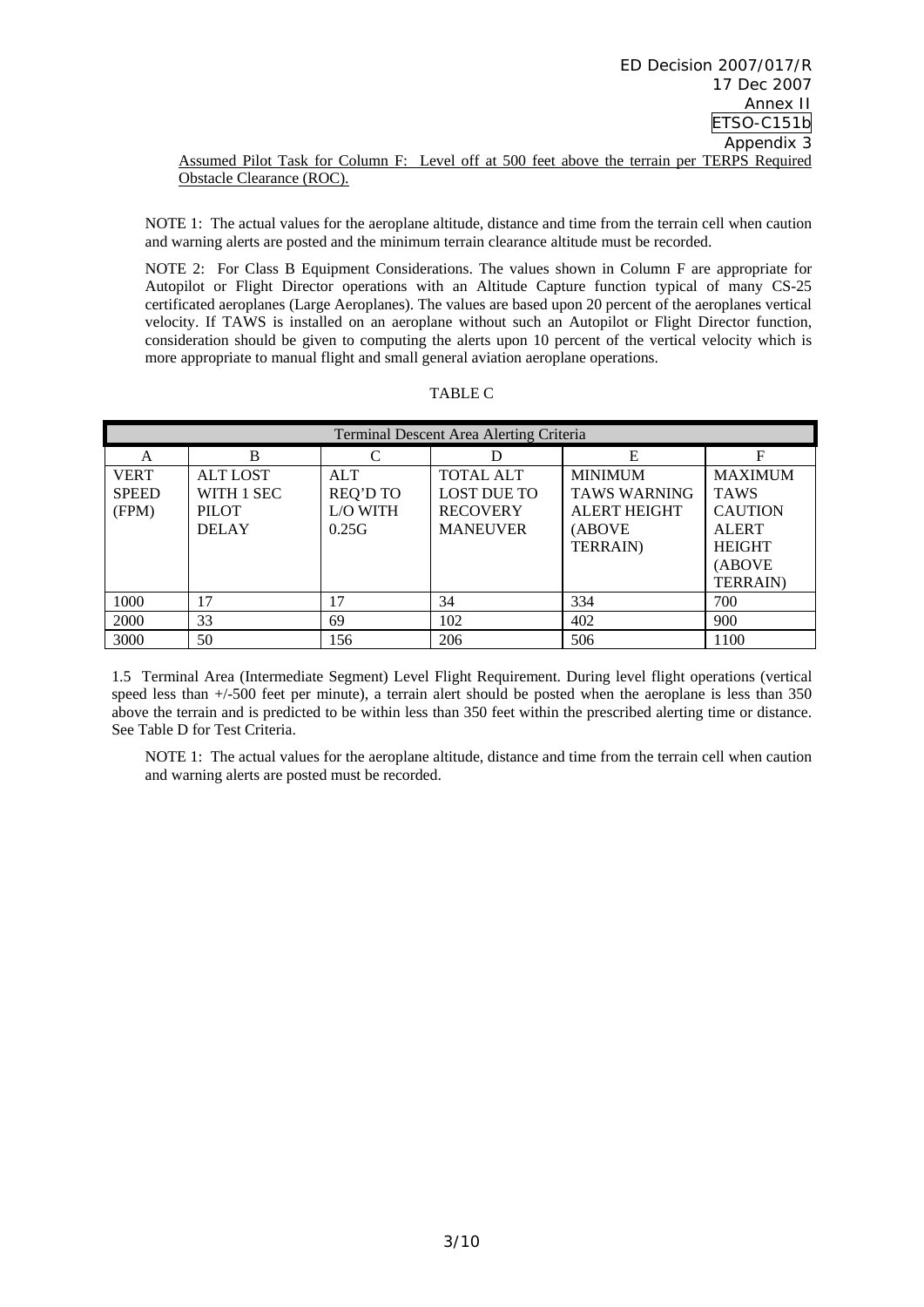#### TABLE D

| Terminal Area Level Flight Alerting Criteria |                                        |                                   |                                  |  |
|----------------------------------------------|----------------------------------------|-----------------------------------|----------------------------------|--|
| <b>GROUND SPEED</b><br>(KT)                  | <b>HEIGHT OF TERRAIN</b><br>CELL (MSL) | <b>TEST RUN ALTITUDE</b><br>(MSL) | <b>ALERT</b><br><b>CRITERIA:</b> |  |
| 150                                          | 1000                                   | 1500                              | <b>NO ALERT</b>                  |  |
| 200                                          | 1000                                   | 1500                              | <b>NO ALERT</b>                  |  |
| 250                                          | 1000                                   | 1500                              | <b>NO ALERT</b>                  |  |
| 100                                          | 1000                                   | 1350                              | <b>MUST ALERT</b>                |  |
| 150                                          | 1000                                   | 1350                              | <b>MUST ALERT</b>                |  |
| 200                                          | 1000                                   | 1350                              | <b>MUST ALERT</b>                |  |
| 250                                          | 1000                                   | 1350                              | <b>MUST ALERT</b>                |  |

1.6 Final Approach Segment Descent Requirement. A terrain alert shall be provided in time to assure that the aeroplane can level off (L/O) with a minimum of 100 feet altitude clearance over the terrain/obstacle when descending toward the terrain/obstacle at any speed within the operational flight envelope of the aeroplane.

 a. See Table E. Column A represents the test condition. Columns B, C, and D are for information purposes only. Column E represents the Minimum Altitude for which TAWS alerts must be posted to perform their intended function. Column F represents the Maximum altitude for which TAWS alerts may be provided in order to meet the nuisance alert criteria. See appendix 3, Section 4.0.

 b. For each of the Descent rates specified below, recovery to level flight at or above 100 feet terrain clearance is required.

| c. Test Conditions for 1.6:        |                                                                                             |
|------------------------------------|---------------------------------------------------------------------------------------------|
| Assumed Pilot response time:       | 1.0 seconds minimum                                                                         |
| Assumed constant G pull-up:        | $0.25$ g's                                                                                  |
| Minimum Allowed Terrain Clearance: | 100 feet AGL                                                                                |
| Descent rates:                     | 500, 750, 1000, and 1500 fpm                                                                |
|                                    | Assumed Pilot Task for Column F: Level off at 250 feet above the terrain per TERPS Required |
| Obstacle Clearance (ROC).          |                                                                                             |

NOTE 1: The actual values for the aeroplane altitude, distance and time from the terrain cell when caution and warning alerts are posted and the minimum terrain clearance altitude must be recorded.

NOTE 2: For Class B equipment Considerations. The values shown in Column F are appropriate for Autopilot or Flight Director operations with an Altitude Capture function typical of many CS-25 certificated aeroplanes (Large Aeroplanes). The values are based upon 20 percent of the aeroplanes vertical velocity. If TAWS is installed on an aeroplane without such an Autopilot or Flight Director function, consideration should be given to computing the alerts based upon 10 percent of the vertical velocity which is more appropriate to manual flight and small general aviation aeroplane operations.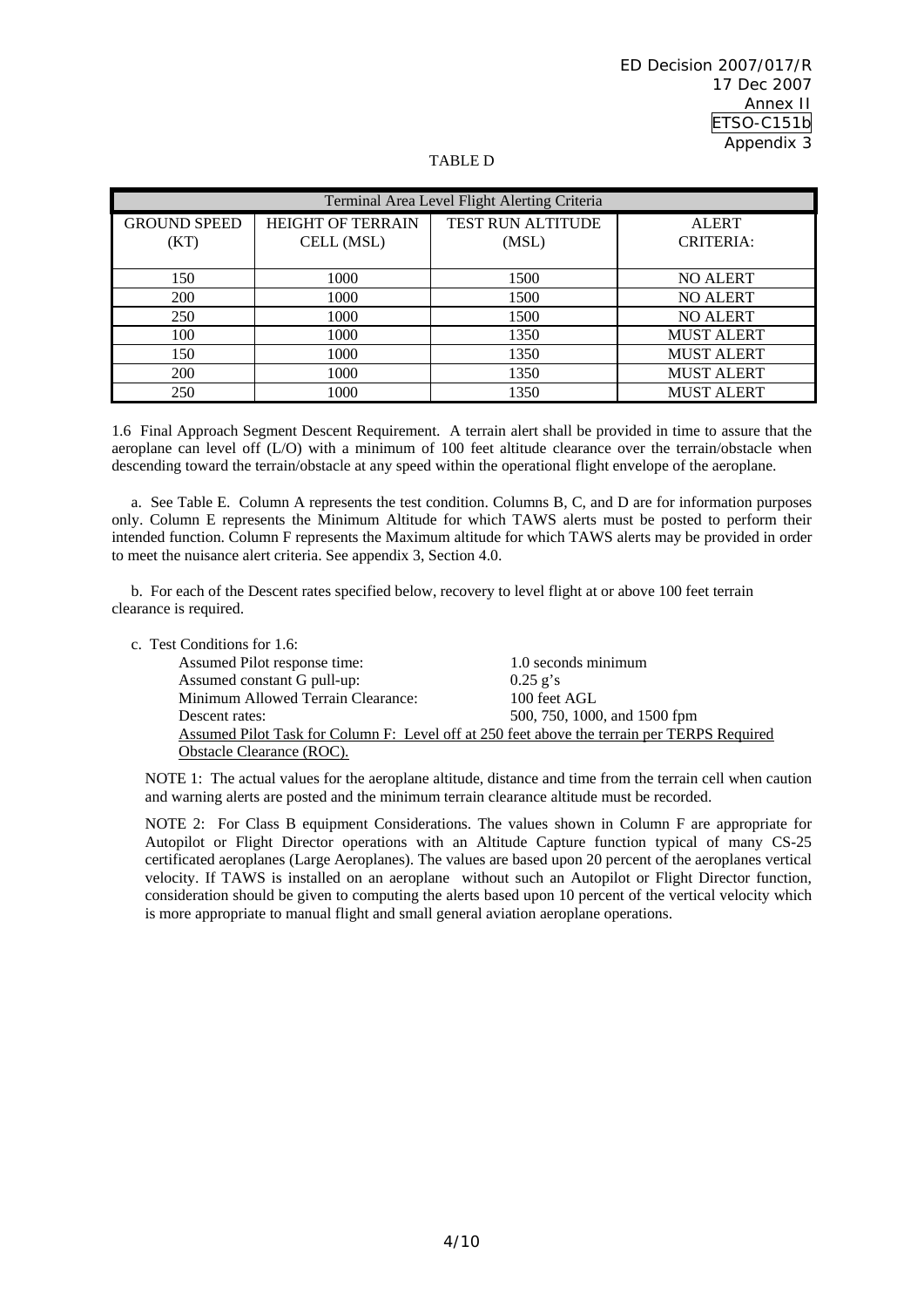#### TABLE E

| Final Approach Descent Alerting Criteria |                 |                 |                    |                     |                      |
|------------------------------------------|-----------------|-----------------|--------------------|---------------------|----------------------|
| A                                        | B               |                 |                    | Е                   | F                    |
| <b>VERT</b>                              | <b>ALT LOST</b> | <b>ALT</b>      | <b>TOTAL ALT</b>   | <b>MINIMUM</b>      | <b>MAXIMUM</b>       |
| <b>SPEED</b>                             | WITH 1 SEC      | <b>REQ'D TO</b> | <b>LOST DUE TO</b> | <b>TAWS WARNING</b> | <b>TAWS</b>          |
| (FPM)                                    | <b>PILOT</b>    | L/O WITH        | <b>RECOVERY</b>    | <b>ALERT HEIGHT</b> | <b>CAUTION ALERT</b> |
|                                          | <b>DELAY</b>    | 0.25G           | <b>MANEUVER</b>    | (ABOVE              | <b>HEIGHT</b>        |
|                                          |                 |                 |                    | <b>TERRAIN</b> )    | (ABOVE               |
|                                          |                 |                 |                    |                     | <b>TERRAIN)</b>      |
| 500                                      | 8               | 4               | 12                 | 112                 | 350                  |
| 750                                      | 12              | 10              | 22                 | 122                 | 400                  |
| 1000                                     | 17              | 18              | 35                 | 135                 | 450                  |
| 1500                                     | 25              | 39              | 64                 | 164                 | 550                  |

1.7 Final Approach Level Flight Requirement. During level flight operations at the Minimum Descent Altitude (MDA), a terrain alert should be posted when the aeroplane is within 150 feet of the terrain and is predicted to be within less than 150 feet within the prescribed alerting time or distance. See Table F for test criteria.

NOTE 1: The actual values for the aeroplane altitude, distance and time from the terrain cell when caution and warning alerts are posted must be recorded.

| Final Approach Level Flight Alerting Criteria |                  |                 |                  |                   |  |
|-----------------------------------------------|------------------|-----------------|------------------|-------------------|--|
| <b>GROUND</b>                                 | <b>HEIGHT OF</b> | <b>DISTANCE</b> | <b>TEST RUN</b>  | <b>ALERT</b>      |  |
| <b>SPEED</b>                                  | <b>TERRAIN</b>   | <b>TERRAIN</b>  | <b>ALTI-TUDE</b> | <b>CRITERIA</b>   |  |
| (KT)                                          | CELL (MSL)       | FROM RWY (NM)   | (MSL)            |                   |  |
| 120                                           | 400              | 2.0             | 650              | <b>NO ALERT</b>   |  |
| 140                                           | 400              | 2.0             | 650              | <b>NO ALERT</b>   |  |
| 160                                           | 400              | 2.0             | 650              | <b>NO ALERT</b>   |  |
| 120                                           | 400              | 2.0             | 600              | <b>MAY ALERT</b>  |  |
| 140                                           | 400              | 2.0             | 600              | <b>MAY ALERT</b>  |  |
| 160                                           | 400              | 2.0             | 600              | <b>MAY ALERT</b>  |  |
| 100                                           | 400              | 2.0             | 550              | <b>MUST ALERT</b> |  |
| 120                                           | 400              | 2.0             | 550              | <b>MUST ALERT</b> |  |
| 140                                           | 400              | 2.0             | 550              | <b>MUST ALERT</b> |  |
| 160                                           | 400              | 2.0             | 550              | <b>MUST ALERT</b> |  |

TABLE F

2.0 Forward Looking Terrain Avoidance Imminent Terrain Impact Test Conditions. The following test conditions must be conducted to evaluate level flight performance during all phases of flight:

NOTE 1: The actual values for the aeroplane altitude, distance and time from the terrain cell when caution and warning alerts are posted must be recorded.

NOTE 2: Based upon a one second pilot delay and a 0.25 g incremental pull to constant 6.0 degree climb gradient, compute and record the aeroplane altitude at the terrain cell, the positive (or negative) clearance altitude, and the aeroplane position and time (after the alert), when the alert envelope is cleared.

2.1 Test Criteria. For each of the test cases below, a positive clearance of the terrain cell of interest is required.

2.2 Additional Test Criteria. Repeat each of the test cases below with the altitude error (-100 feet or -200 feet). A positive clearance of the terrain cell of interest is required.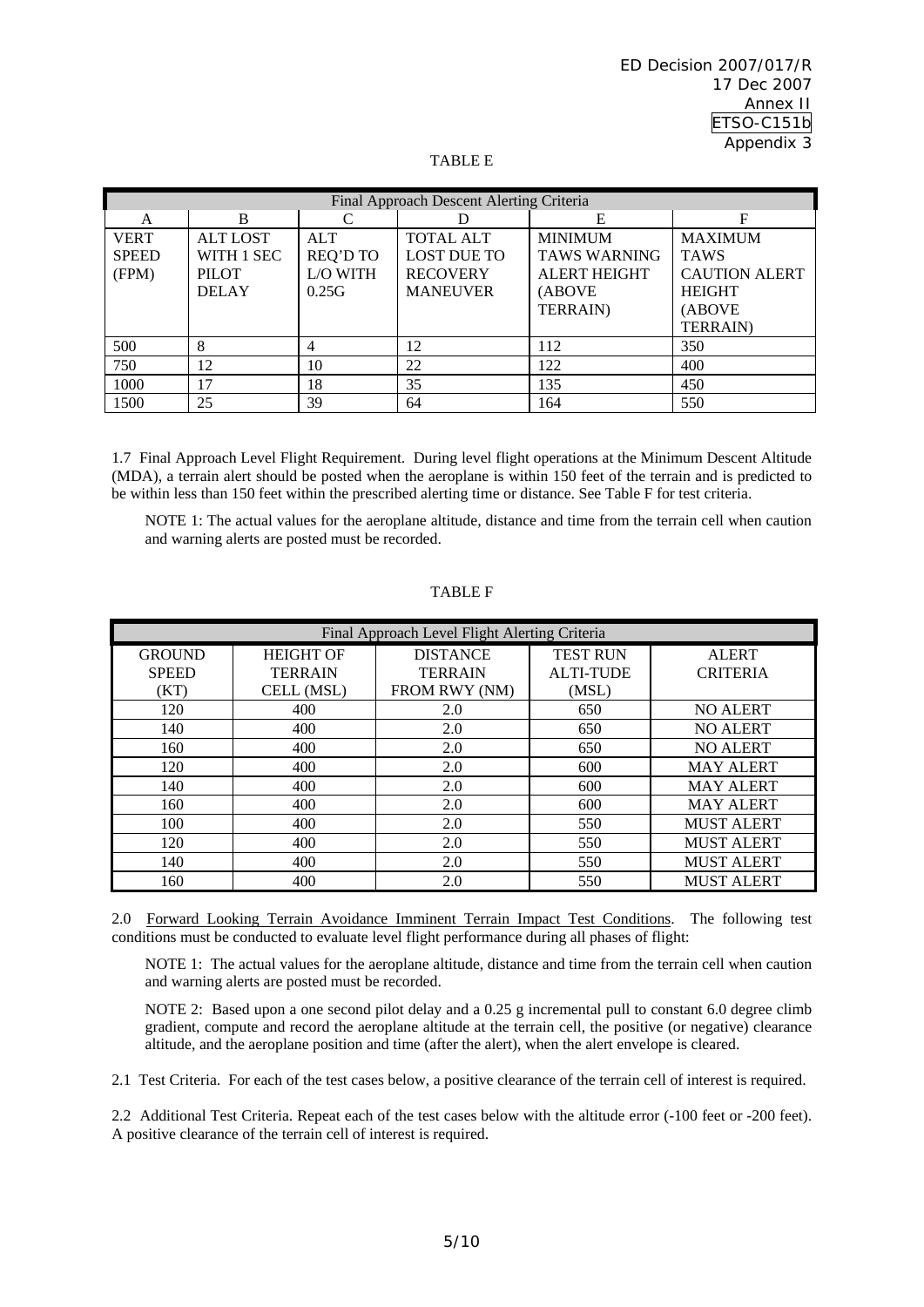| <b>Imminent Terrain Impact Alerting Criteria</b> |                  |                 |                 |                   |  |
|--------------------------------------------------|------------------|-----------------|-----------------|-------------------|--|
| <b>GROUND</b>                                    | <b>HEIGHT OF</b> | <b>DISTANCE</b> | <b>TEST RUN</b> | <b>ALERT</b>      |  |
| <b>SPEED</b>                                     | <b>TERRAIN</b>   | <b>TERRAIN</b>  | <b>ALTITUDE</b> | <b>CRITERIA</b>   |  |
| (KT)                                             | CELL (MSL)       | FROM RWY (NM)   | (MSL)           |                   |  |
| 200                                              | 10000            | 30              | 9000            | <b>MUST ALERT</b> |  |
| 250                                              | 10000            | 30              | 9000            | <b>MUST ALERT</b> |  |
| 300                                              | 10000            | 30              | 9000            | <b>MUST ALERT</b> |  |
| 400                                              | 10000            | 30              | 8000            | <b>MUST ALERT</b> |  |
| 500                                              | 10000            | 30              | 8000            | <b>MUST ALERT</b> |  |
| 150                                              | 2000             | 10              | 1500            | <b>MUST ALERT</b> |  |
| 200                                              | 2000             | 10              | 1500            | <b>MUST ALERT</b> |  |
| 250                                              | 2000             | 10              | 1500            | <b>MUST ALERT</b> |  |
| 100                                              | 600              | 5               | 500             | <b>MUST ALERT</b> |  |
| 120                                              | 600              | 5               | 500             | <b>MUST ALERT</b> |  |
| 140                                              | 600              | 5               | 500             | <b>MUST ALERT</b> |  |
| 100                                              | 600              | 4               | 200             | <b>MUST ALERT</b> |  |
| 120                                              | 600              | 4               | 200             | <b>MUST ALERT</b> |  |
| 140                                              | 600              | 4               | 200             | <b>MUST ALERT</b> |  |
| 160                                              | 600              | 4               | 200             | <b>MUST ALERT</b> |  |
| 160                                              | 600              | 5               | 500             | <b>MUST ALERT</b> |  |

#### TABLE G

3.0 Premature Descent Alert Test Conditions. The purpose of this test is to verify that the pilot will be alerted to a "low altitude condition" at an altitude that is defined by the specific design PDA Alert surface. This ETSO will not define specific pass/fail criteria since, as stated in paragraph 3.2 of appendix 1, it does not define the surfaces for which alerting is required. The applicant must provide its proposed pass/fail criteria along with the proposed recovery procedures for the specific alerting criteria proposed by the applicant. In developing its test plan, the applicant should refer to paragraph 3.2 of appendix 1 that contain some general requirements for alerting and some cases when alerting is inappropriate. The applicant also may want to consider the recovery procedures specified in paragraphs 1.2, 1.4, and 1.6 of paragraph 1 of appendix 3. The following test conditions must be conducted to evaluate PDA performance.

3.1 Test Conditions for 3.0 Premature Descent Alerts. Descent rates: 750, 1500, 2000, 3000 FPM Assumed Runway Elevation: Sea Level, Level Terrain

NOTE: For each test condition listed in Table H, compute and record the PDA alert altitude and the recovery altitude to level flight.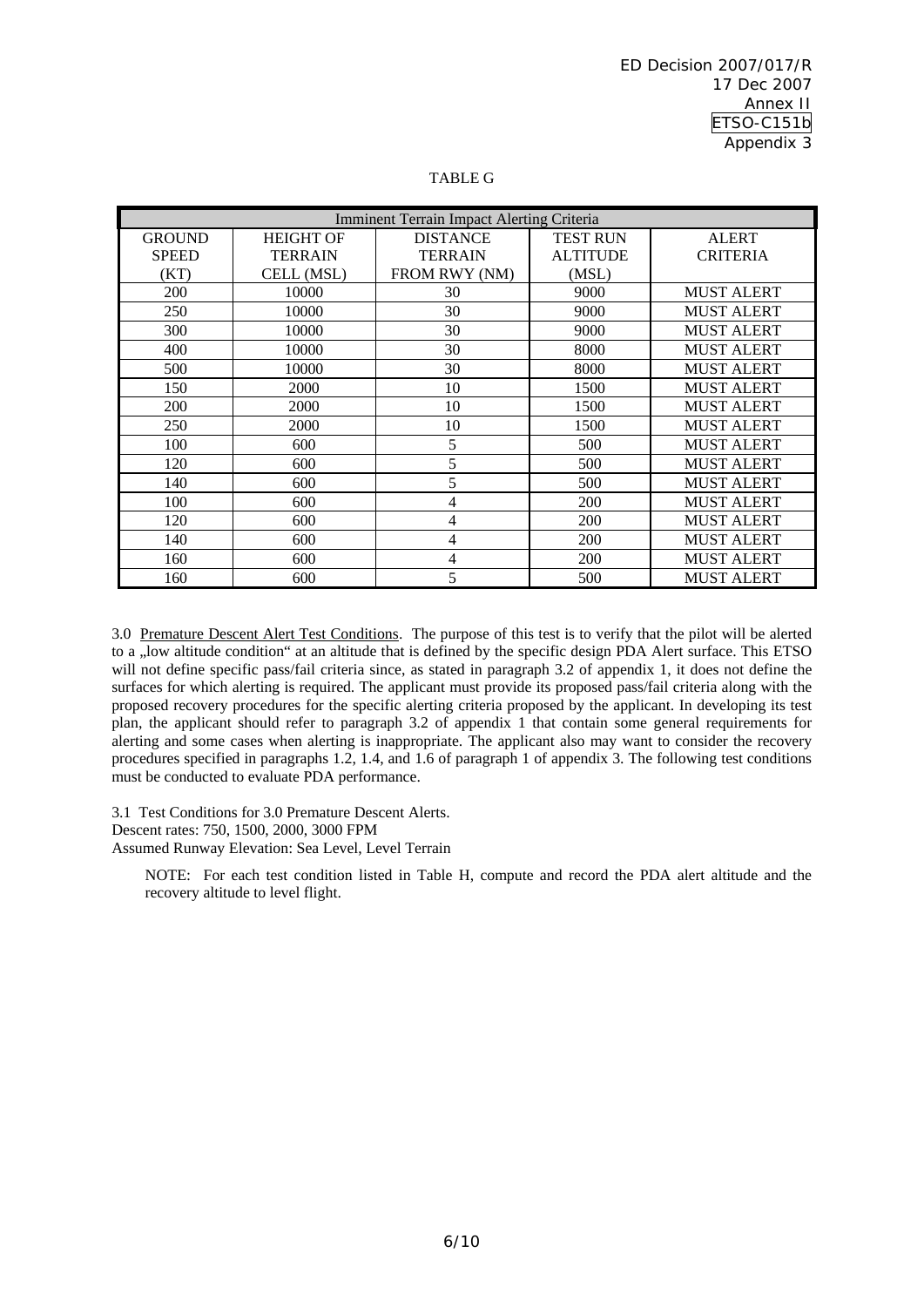| <b>Premature Descent Alerting Criteria</b> |              |                  |               |                 |  |
|--------------------------------------------|--------------|------------------|---------------|-----------------|--|
| <b>GROUND</b>                              | VERT.        | <b>DISTANCE</b>  | <b>PDA</b>    | <b>RECOVERY</b> |  |
| <b>SPEED</b>                               | <b>SPEED</b> | <b>FROM RWY</b>  | <b>ALERT</b>  | <b>ALTITUDE</b> |  |
| (KT)                                       | (FPM)        | <b>THRESHOLD</b> | <b>HEIGHT</b> | (MSL)           |  |
|                                            |              | (Touchdown)      | (MSL)         |                 |  |
|                                            |              | (NM)             |               |                 |  |
| 80                                         | 750          | 15               |               |                 |  |
| 100                                        | 1500         | 15               |               |                 |  |
| 120                                        | 750          | 15               |               |                 |  |
| 140                                        | 1500         | 15               |               |                 |  |
| 160                                        | 750          | 15               |               |                 |  |
| 200                                        | 1500         | 15               |               |                 |  |
| 250                                        | 2000         | 15               |               |                 |  |
| 80                                         | 750          | 12               |               |                 |  |
| 100                                        | 1500         | 12               |               |                 |  |
| 120                                        | 750          | 12               |               |                 |  |
| 140                                        | 1500         | 12               |               |                 |  |
| 160                                        | 750          | 12               |               |                 |  |
| 80                                         | 750          | 4                |               |                 |  |
| 100                                        | 1500         | $\overline{4}$   |               |                 |  |
| 120                                        | 750          | $\overline{4}$   |               |                 |  |
| 140                                        | 1500         | 4                |               |                 |  |
| 80                                         | 750          | $\overline{2}$   |               |                 |  |
| 100                                        | 1500         | $\overline{2}$   |               |                 |  |
| 120                                        | 750          | $\overline{2}$   |               |                 |  |
| 140                                        | 1500         | $\overline{2}$   |               |                 |  |

#### TABLE H

4.0 Nuisance Alert Test Conditions - General. The following test conditions must be conducted to evaluate TAWS performance during all phases of flight. The following general criteria apply:

4.1 4000FPM. It must be possible to descend at 4000 FPM in the enroute airspace and level off 1000 feet above the terrain using a normal level off procedure (leading the level off by 20 percent of the vertical speed) without a caution or warning alert. See Table A.

4.2 2000FPM. It must be possible to descend at 2000 FPM in the Terminal area and level off 500 feet above the terrain using the normal level off procedure described in 4.1 above, without a caution or warning alert. See Table C.

4.3 1000FPM. It must be possible to descend at 1000 FPM in the Final Approach Segment and level off at the Minimum Descent Altitude (MDA) using the normal level off procedure described in 4.1 above, without a caution or warning alert. See Table E.

5.0 Nuisance Test Conditions for Horizontal and Vertical Flight Technical Errors. It shall be shown, by analysis, simulation or flight testing, that the system will not produce nuisance alerts when the aeroplane is conducting normal flight operations in accordance with published instrument approach procedure. This assumes the normal range in variation of input parameters.

5.1 Test Cases. As a minimum, the following cases (1 –9) shall be tested twice; one set of runs will be conducted with no lateral or vertical errors while another set of runs will be conducted with both lateral and vertical Flight Technical Errors (FTE). A lateral FTE of 0.3 NM and a vertical FTE of -100 feet (aircraft is closer to terrain) up to the FAF and a lateral FTE of 0.3 NM and a vertical FTE of -50 feet from the FAF to the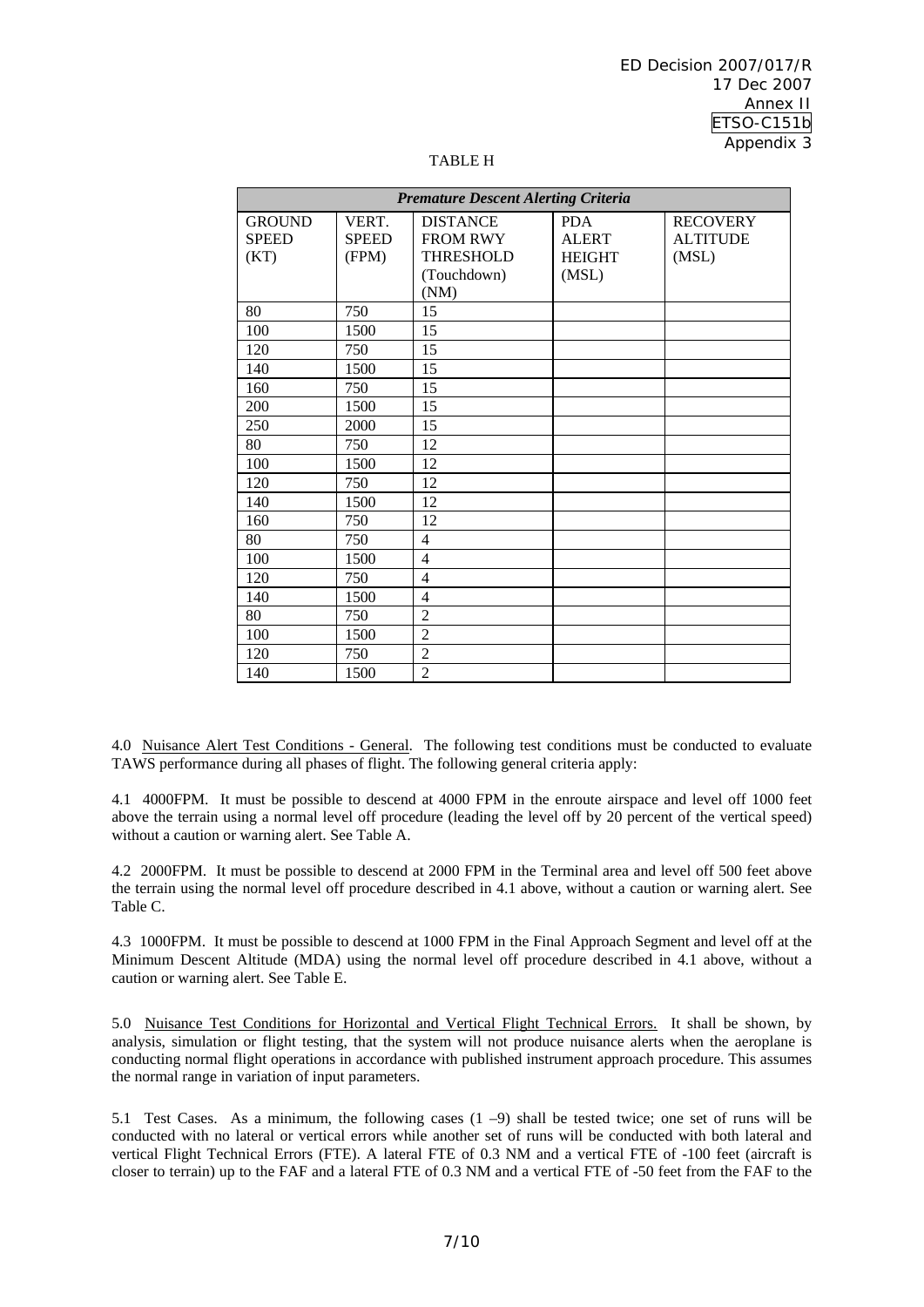Missed Approach Point (MAP) shall be simulated. For all listed VOR, VOR/DME and Localizer based approaches, from the FAF to the MAP the aeroplane will descend at 1000 FPM until reaching either MDA (run #1) or MDA-50 feet (run #2). The aeroplane will then level off and fly level until reaching the MAP. Localizer updating of lateral position errors (if provided) may be simulated.

#### TABLE I

|                | Nuisance Alert Test Conditions for Horizontal and |                                         |  |  |  |
|----------------|---------------------------------------------------|-----------------------------------------|--|--|--|
|                |                                                   | <b>Vertical Flight Technical Errors</b> |  |  |  |
| Case           | Location                                          | Operation                               |  |  |  |
|                | Quito, Ecuador                                    | VOR 'QIT'-ILS Rwy 35                    |  |  |  |
| 2              | Katmandu, Nepal                                   | VOR-DME Rwy 2                           |  |  |  |
| 3              | Windsor Locks, CN                                 | VOR Rwy 15                              |  |  |  |
| $\overline{4}$ | Calvi, France                                     | LOC DME Rwy 18 / Circle                 |  |  |  |
| 5              | Tegucigalpa, Honduras                             | VOR DME Rwy 1 / Circle                  |  |  |  |
| 6              | Eagle, CO                                         | <b>LOC DME-C</b>                        |  |  |  |
| $\overline{7}$ | Monterey, CA                                      | LOC DME Rwy 28L                         |  |  |  |
| 8              | Juneau, AK                                        | LDA-1 Rwy 8                             |  |  |  |
| 9              | Chambery, France                                  | ILS Rwy 18                              |  |  |  |

6.0 Test Conditions Using Known Accident Cases. The aircraft configuration and flight trajectory for each case may be obtained from the Operations Assessment Division, DTS-43, Volpe National Transportation Systems Center, Cambridge, Massachusetts or at the FAA web page at the following address: http://www.faa.gov/avr/air/airhome.htm or http://www.faa.gov and then select "Regulation and Certification", select ..Aircraft Certification".

6.1 Test Report. The test report should include as many of the following parameters use to recreate the events. They are (1) latitude; (2) longitude; (3) altitude; (4) time from terrain at caution and warning alerts; (5) distance from terrain at caution and warning alerts; (6) ground speed; (7) true track; (8) true heading; (9) radio altitude; (height above terrain) (10) gear position; and (11) flap position.

6.2 Computation and Recording. In addition to the above when the warning is posted, for each test case, based upon a one second pilot delay and a 0.25 g incremental pull to a constant 6.0 degree climb gradient, do the following. Compute and record the aeroplane altitude at the terrain cell, the positive (or negative) clearance altitude, and the aeroplane position and time (after the alert), when the alert envelope is cleared.

NOTE: The terrain cell of interest is the one associated with the accident and not necessarily the terrain cell that caused the warning.

6.3 Test Criteria.In each of the test cases below, it shall be necessary to demonstrate that the aeroplane profile clears the terrain cell of interest.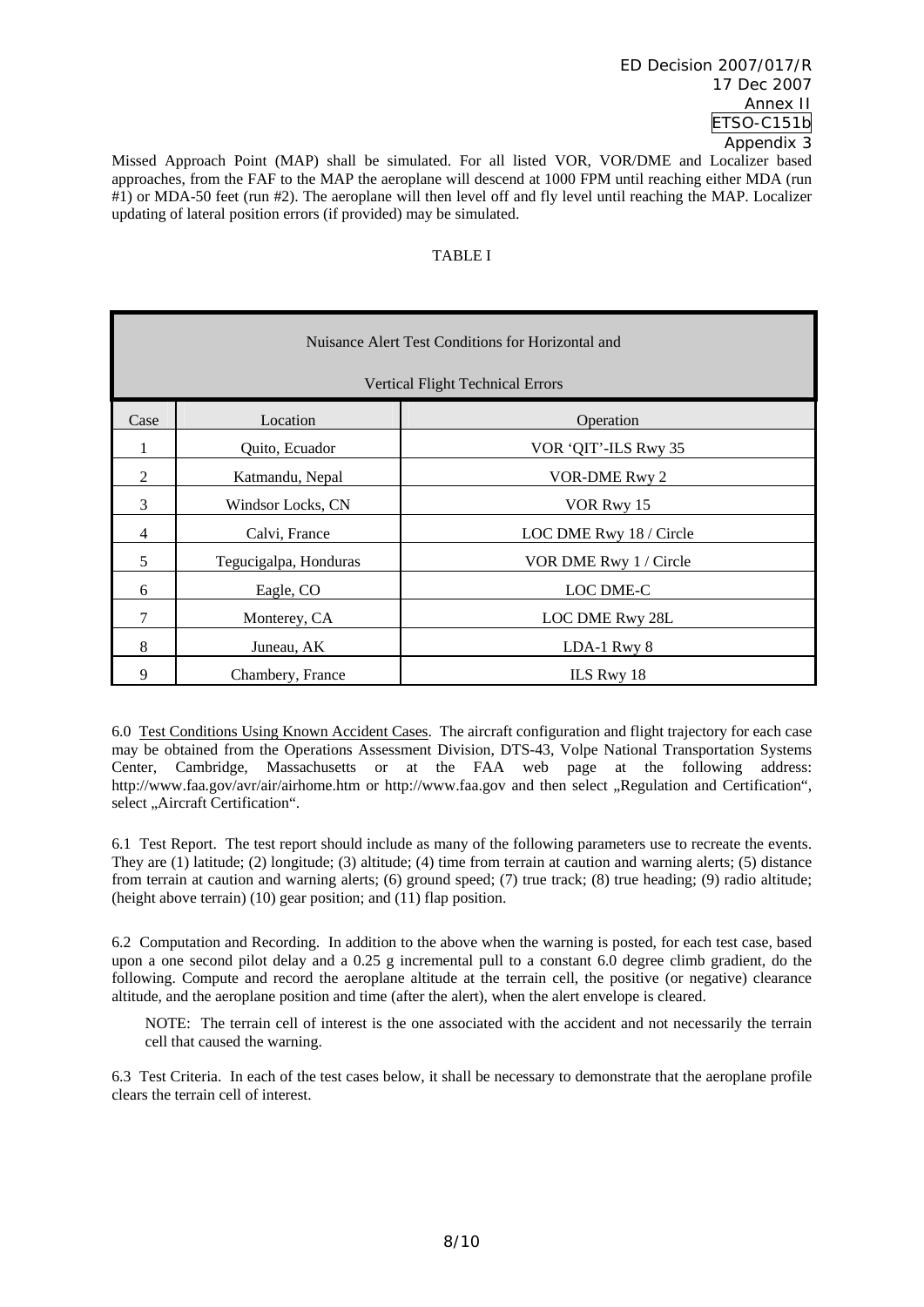| . .<br>. . |  |
|------------|--|
|            |  |

| <b>Known Accident Cases</b> |             |             |                       |  |  |  |
|-----------------------------|-------------|-------------|-----------------------|--|--|--|
| <b>LOCATION</b>             | <b>IATA</b> | <b>DATE</b> | AIRCRAFT REGISTRATION |  |  |  |
|                             | <b>CODE</b> |             | <b>NUMBER</b>         |  |  |  |
| La Paz, Bolivia             |             | 1/1/85      | <b>N819EA</b>         |  |  |  |
| Flat Rock, NC               |             | 8/23/85     | N600CM                |  |  |  |
| Windsor, MA                 |             | 12/10/86    | N <sub>65</sub> TD    |  |  |  |
| Eagle, CO                   |             | 3/27/87     | N31SK                 |  |  |  |
| Tegucigalpa, Honduras       |             | 10/21/89    | N88705                |  |  |  |
| Halawa Point, HI            |             | 10/28/89    | <b>N707PV</b>         |  |  |  |
| San Diego, CA               |             | 3/16/91     | <b>N831LC</b>         |  |  |  |
| Rome, GA                    |             | 12/11/91    | N <sub>25</sub> BR    |  |  |  |
| Gabriels, NY                |             | 1/3/92      | N55000                |  |  |  |
| Alamogordo, NM              |             | 6/24/92     | <b>N108SC</b>         |  |  |  |
| E. Granby, CT               |             | 11/12/95    | N566AA                |  |  |  |
| Buga, Columbia              |             | 12/20/95    | N651AA                |  |  |  |
| Nimitz Hill, Guam           |             | 8/6/97      | H7468                 |  |  |  |

7.0 Class B Equipment Test Requirements for Excessive Descent Rate: Use the following performance envelopes down to a "Height above Terrain" value of 100 feet . Instead of using Height of Terrain as determined by a radio altimeter, determine "Height above Terrain" as determined by subtracting the Terrain Elevation (from the Terrain Data Base) from the current QNH barometric altitude (or equivalent). The curve represents the minimum heights at which alerting must occur.

NOTE: Class B equipment may be designed to meet the requirements of DO-161A for Excessive Descent Rate in lieu of the requirements of 7.0



 **EXCESSIVE DESCENT RATE**

 **DESCENT RATE (FPM)**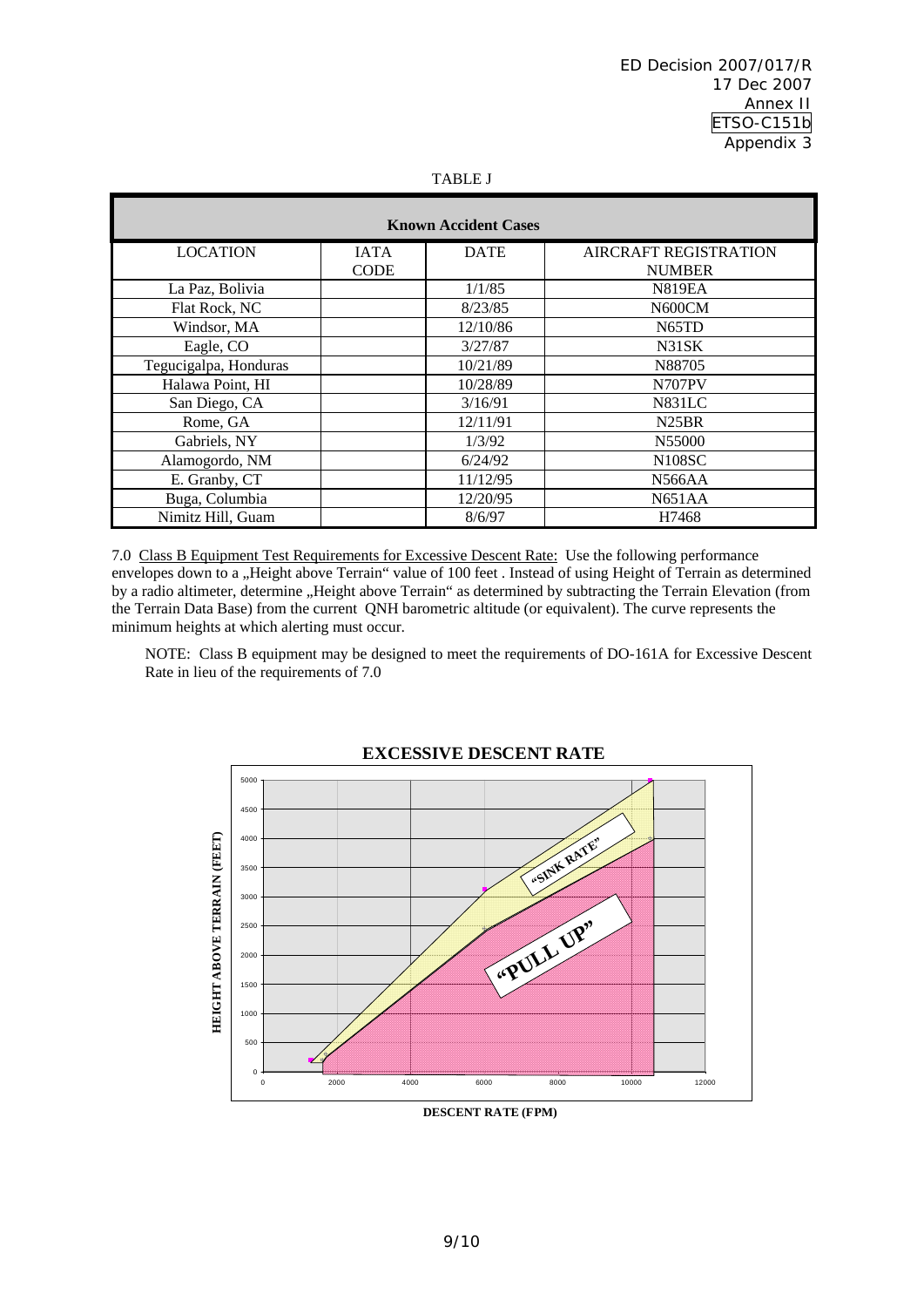8.0 Class B Equipment Test Requirements for Negative Climb Rate or Altitude Loss After Takeoff. Use the existing performance envelopes specified in DO-161A based upon a "Height above Runway " using barometric altitude (or equivalent) and runway elevation in lieu of radio altimeter inputs.

9.0 Class B Equipment Test Requirements for the Altitude Callouts. Instead of using Height of Terrain as determined by a radio altimeter, determine Height above runway as determined by subtracting the Runway Elevation (from the Airport Data Base) from the current barometric altitude (or equivalent). When the Height above Terrain value first reaches 500 feet a single voice alert ("Five Hundred ") or equivalent shall be provided.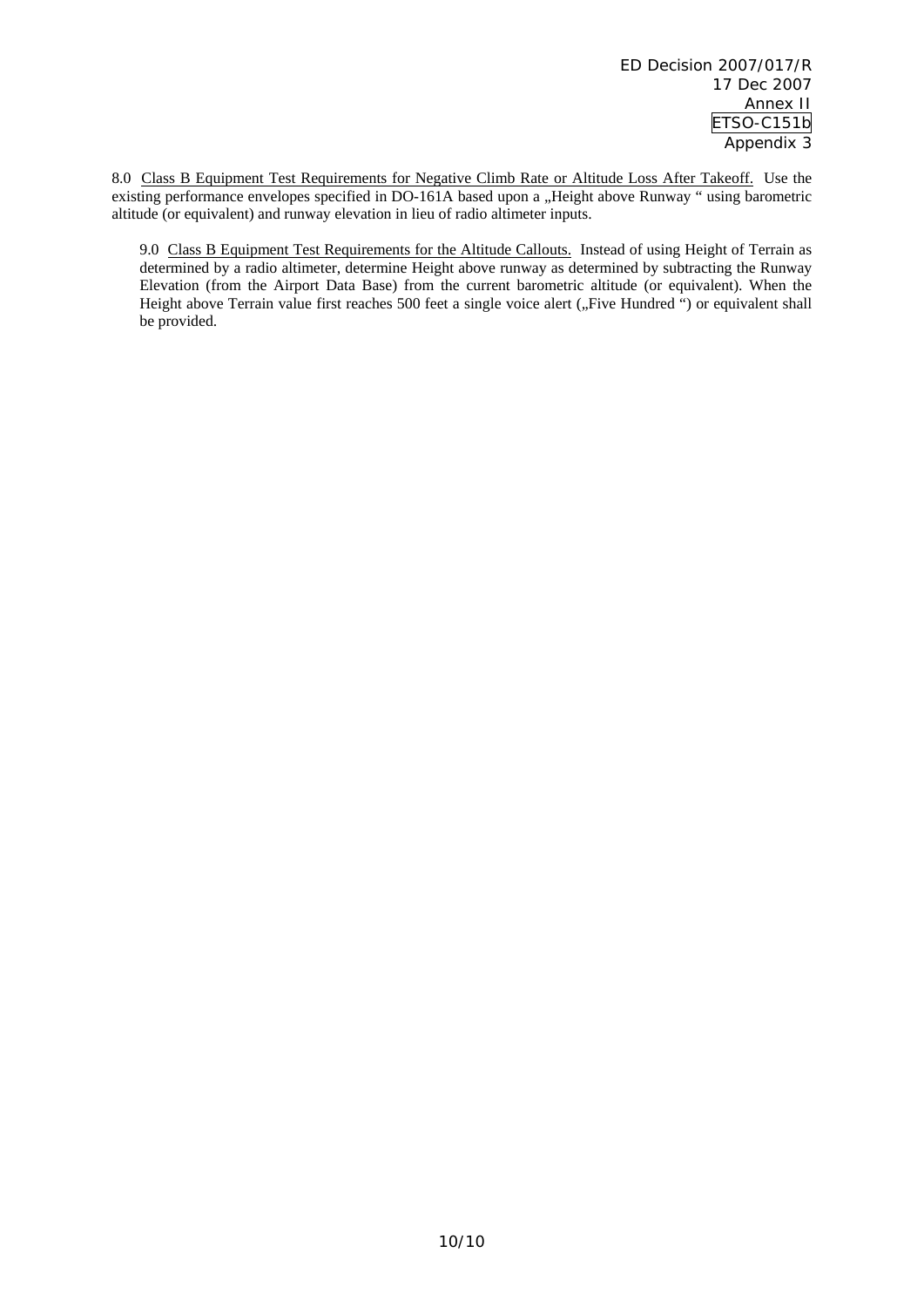### **APPENDIX 4. FEDERAL AVIATION ADMINISTRATION MINIMUM PERFORMANCE STANDARD (MPS) FOR A TERRAIN AWARENESS AND WARNING SYSTEM FOR CLASS C, AS AMENDED BY EASA**

# **1.0 INTRODUCTION.**

**1.1** This appendix describes modifications to this ETSO for TAWS Class C equipment.

**1.2** This appendix contains only modifications to existing requirements in this ETSO. It is intended that Class C meet all Class B requirements that are not modified or addressed here. The paragraph numbers below relate directly to the paragraphs in appendices **1** and **3**.

### **2.0 CLASS C.**

Class C TAWS equipment must meet all the requirements of a Class B TAWS with the small aircraft modifications described herein. If the equipment is designed only to function as Class C, per these modifications, it should be appropriately marked as Class C as prescribed in paragraph 4.2 of this ETSO, so that it can be uniquely distinguished from the Class A and B TAWS equipment.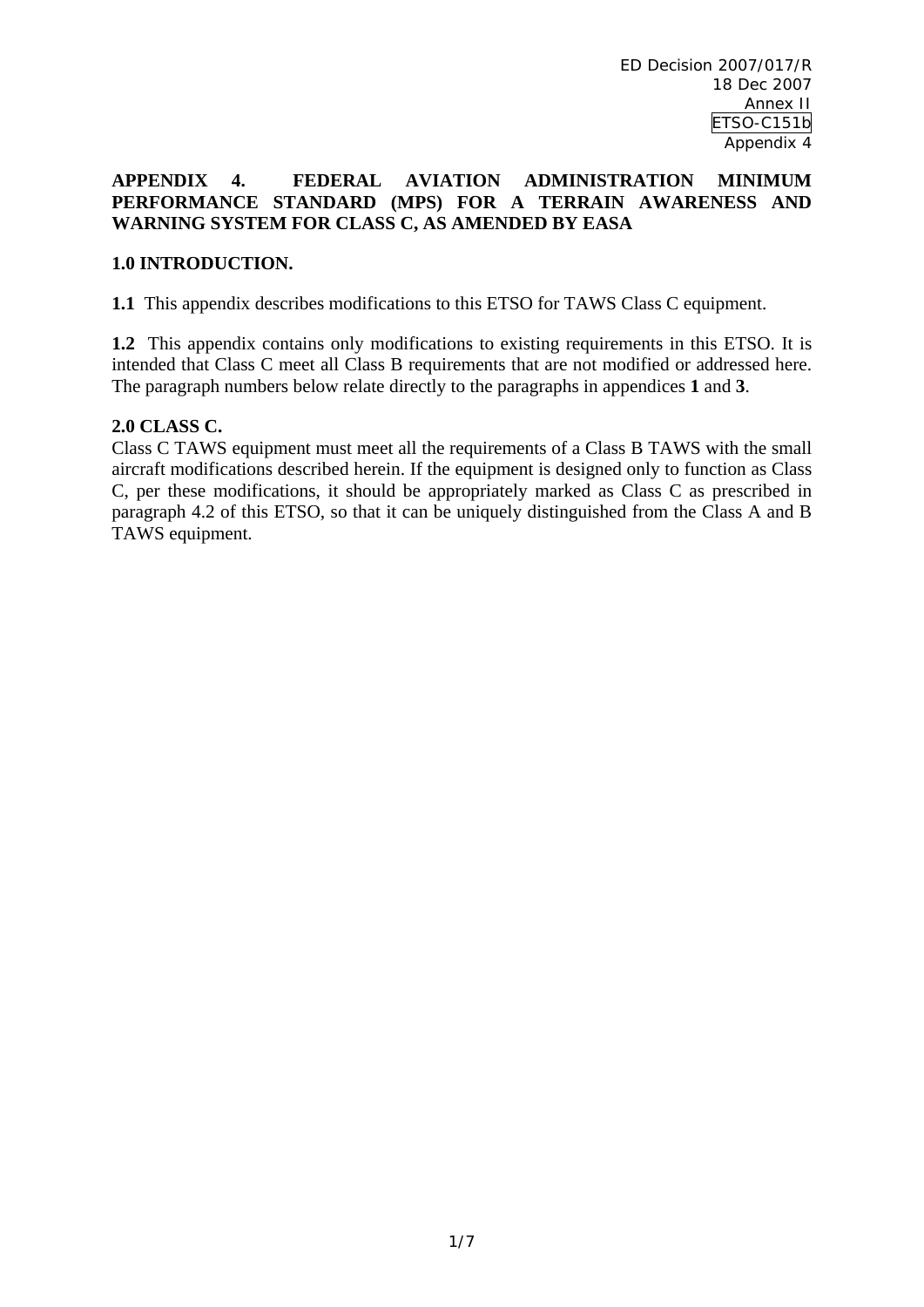# **Modifications to Appendix 1.**

## **Minimum performance Standards, MPS**

**1.1 Phase of Flight Definitions.** For appendix 4, the terms "takeoff," "cruise," and "landing" are used instead of "departure," "enroute," and "approach" because they are more suitable to the GA environment.

*Takeoff* – positive required obstacle clearance (ROC), inside traffic area, distance to nearest runway threshold is increasing, and aeroplane is below 1,000 feet.

*Cruise* – anytime the aeroplane is outside the airport traffic control area.

*Landing* – inside traffic area and distance to nearest runway threshold is decreasing, and aeroplane is below 1,000 feet.

**1.2 Altitude Accuracy.** A means must be provided to compute an actual MSL aircraft altitude value that is immune to temperature errors and manual correction mis-sets that would otherwise prevent the TAWS from performing its intended function. If the TAWS includes a terrain display output, this reference altitude value used for the TAWS alerts should also be output for display. Since the altitude value is necessarily based upon GPS derived MSL altitude, which is required for horizontal position in all class B & C TAWS, the displayed value must be labelled MSL/G or MSL-G, or other obvious acronym that relates to the pilot that altitude is GPS derived MSL altitude.

**1.3 (f)(3) System Function and Overview.** This data is pilot selectable for both "altitude" and "inhibit."

**3.1.1 Reduced Required Terrain Clearance (RTC).** The required terrain clearance in the Altered Table **3.1** applies to small aircraft flying visually, and the TERPS criteria need not apply to TAWS. Thus, ROC numbers more appropriate to low level visual flight have been chosen.

# **Alternate Table 3.1 is shown below. TABLE 3.1**

| Phase of Flight      | <b>Small Aircraft</b><br>ROC. | TAWS (RTC)<br>Level Flight | TAWS (RTC)<br>Descending |
|----------------------|-------------------------------|----------------------------|--------------------------|
| Cruise               | 500 Feet                      | 250 Feet                   | 200 Feet                 |
| Takeoff              | 48 Feet/NM                    | 100 Feet                   | 100 Feet                 |
| Landing (See Note 1) | 250 Feet                      | 150 Feet                   | 100 Feet                 |

# **TAWS REQUIRED TERRAIN CLEARANCE (RTC) BY PHASE OF FLIGHT**

**NOTE 1:** During the Takeoff Phase of Flight, the FLTA function must alert if the aircraft is projected to be within 100 feet vertically of terrain. However, the equipment should not alert if the aircraft is projected to be more than 250 feet above the terrain.

**3.3.c Voice Callouts.** This data is pilot selectable for both "altitude" and "inhibit."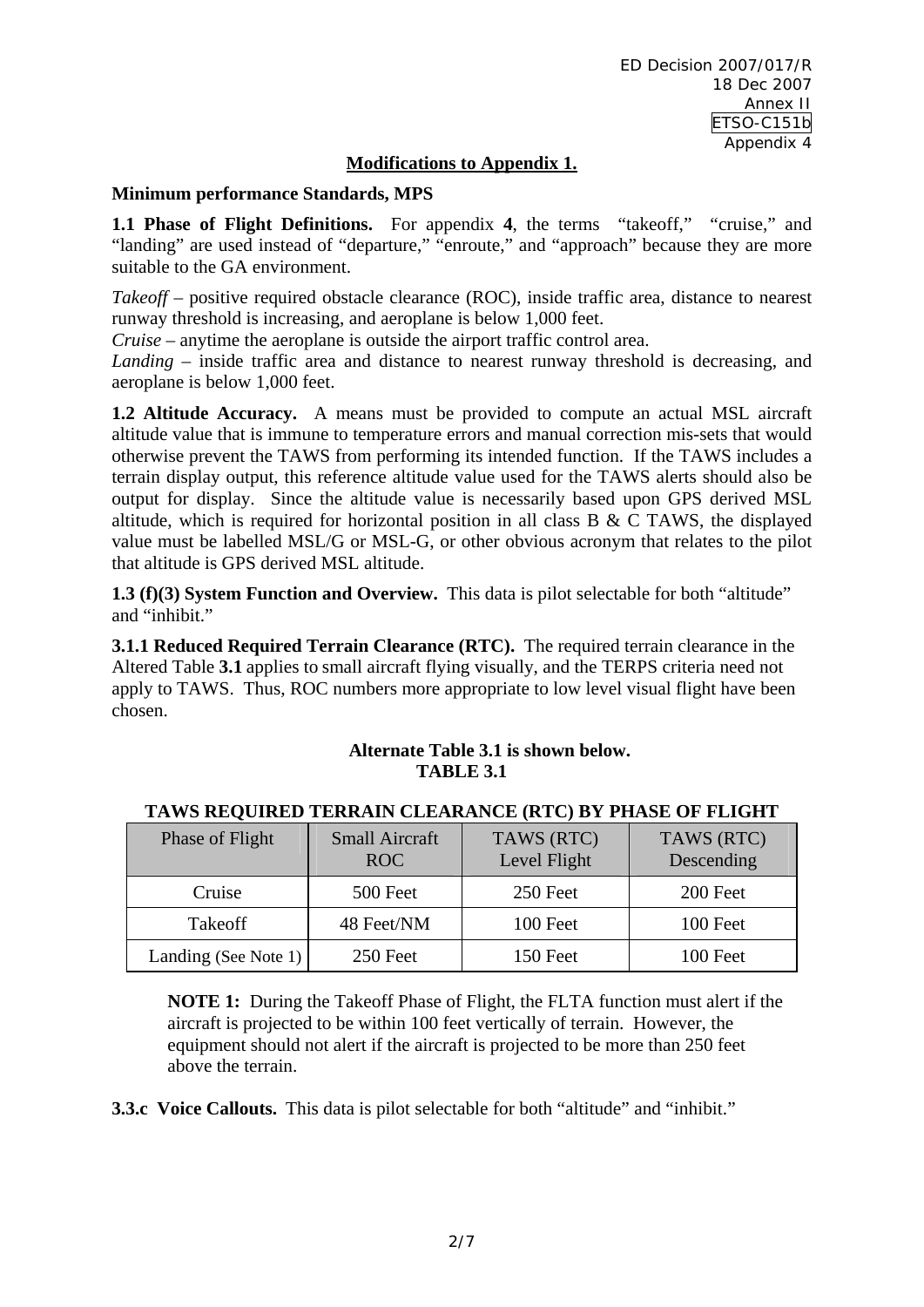ED Decision 2007/017/R 18 Dec 2007 Annex II ETSO-C151b Appendix 4

# **4.0 Aural and Visual Alerts**

### **TABLE 4 – 1**

| STANDARD SET OF VISUAL AND AURAL ALERTS |                                                 |                                         |  |  |  |
|-----------------------------------------|-------------------------------------------------|-----------------------------------------|--|--|--|
|                                         |                                                 |                                         |  |  |  |
| <b>Alert Condition</b>                  | <b>Caution</b>                                  | Warning                                 |  |  |  |
| <b>Terrain Awareness</b>                | <b>Visual Alert</b>                             | <b>Visual Alert</b>                     |  |  |  |
| Reduced Required                        | Amber text message that is obvious, concise,    | Red text message that is obvious,       |  |  |  |
| <b>Terrain Clearance</b>                | and must be consistent with the Aural message.  | concise and must be consistent with the |  |  |  |
|                                         |                                                 | Aural message.                          |  |  |  |
|                                         | <b>Aural Alert</b>                              | <b>Aural Alert</b>                      |  |  |  |
|                                         | Minimum Selectable Voice Alert:                 | Minimum Selectable Voice Alert:         |  |  |  |
|                                         | "Caution, Terrain; Caution, Terrain"            | "Terrain; Terrain"                      |  |  |  |
| <b>Terrain Awareness</b>                | <b>Visual Alert</b>                             | <b>Visual Alert</b>                     |  |  |  |
| <b>Imminent Impact</b>                  | Amber text message that is obvious, concise,    | Red text message that is obvious,       |  |  |  |
| with Terrain                            | and must be consistent with the Aural message.  | concise and must be consistent with the |  |  |  |
|                                         |                                                 | Aural message.                          |  |  |  |
|                                         | <b>Aural Alert</b>                              | <b>Aural Alert</b>                      |  |  |  |
|                                         | Minimum Selectable Voice Alert:                 | Minimum Selectable Voice Alert:         |  |  |  |
|                                         | "Caution, Terrain; Caution, Terrain"            | "Terrain; Terrain"                      |  |  |  |
| <b>Terrain Awareness</b>                | <b>Visual Alert</b>                             | <b>Visual Alert</b>                     |  |  |  |
| <b>Premature Descent</b>                | Amber text message that is obvious, concise and | None Required                           |  |  |  |
| Alert (PDA)                             | must be consistent with the Aural message.      |                                         |  |  |  |
|                                         | <b>Aural Alert</b>                              | <b>Aural Alert</b>                      |  |  |  |
|                                         | "Too Low; Too Low"                              | None Required                           |  |  |  |
| <b>Ground Proximity</b>                 | <b>Visual Alert</b>                             | <b>Visual Alert</b>                     |  |  |  |
| Excessive                               | Amber text message that is obvious, concise,    | Red text message that is obvious,       |  |  |  |
| <b>Descent Rate</b>                     | and must be consistent with the Aural message.  | concise and must be consistent with the |  |  |  |
|                                         |                                                 | Aural message.                          |  |  |  |
|                                         | <b>Aural Alert</b>                              | <b>Aural Alert</b>                      |  |  |  |
|                                         | "Sink Rate"                                     | "Pull-Up"                               |  |  |  |
| <b>Ground Proximity</b>                 | <b>Visual Alert</b>                             | <b>Visual Alert</b>                     |  |  |  |
| Altitude Loss after                     | Amber text message that is obvious, concise,    | None Required.                          |  |  |  |
| Take-off                                | and must be consistent with the Aural message.  |                                         |  |  |  |
|                                         | <b>Aural Alert</b>                              | <b>Aural Alert</b>                      |  |  |  |
|                                         | "Don't Sink"                                    | None Required.                          |  |  |  |
| <b>Ground Proximity</b>                 | <b>Visual Alert</b>                             | <b>Visual Alert</b>                     |  |  |  |
| Voice Call Out                          | None Required                                   | None Required.                          |  |  |  |
| (See Note 1)                            | <b>Aural Alert</b>                              | <b>Aural Alert</b>                      |  |  |  |
|                                         | "Five Hundred" or selected altitude             | None Required                           |  |  |  |

**NOTE 1:** The aural alert for Ground Proximity Voice Call Out is considered advisory.

**NOTE 2:** Visual alerts may be put on the terrain situational awareness display, if this fits with the overall human factors alerting scheme for the flight deck. This does not eliminate the visual alert color requirements, even in the case of a monochromatic display. Typically in such a scenario, adjacent colored enunciator lamps meet the alerting color requirements. Audio alerts are still required regardless of terrain display visual alerts.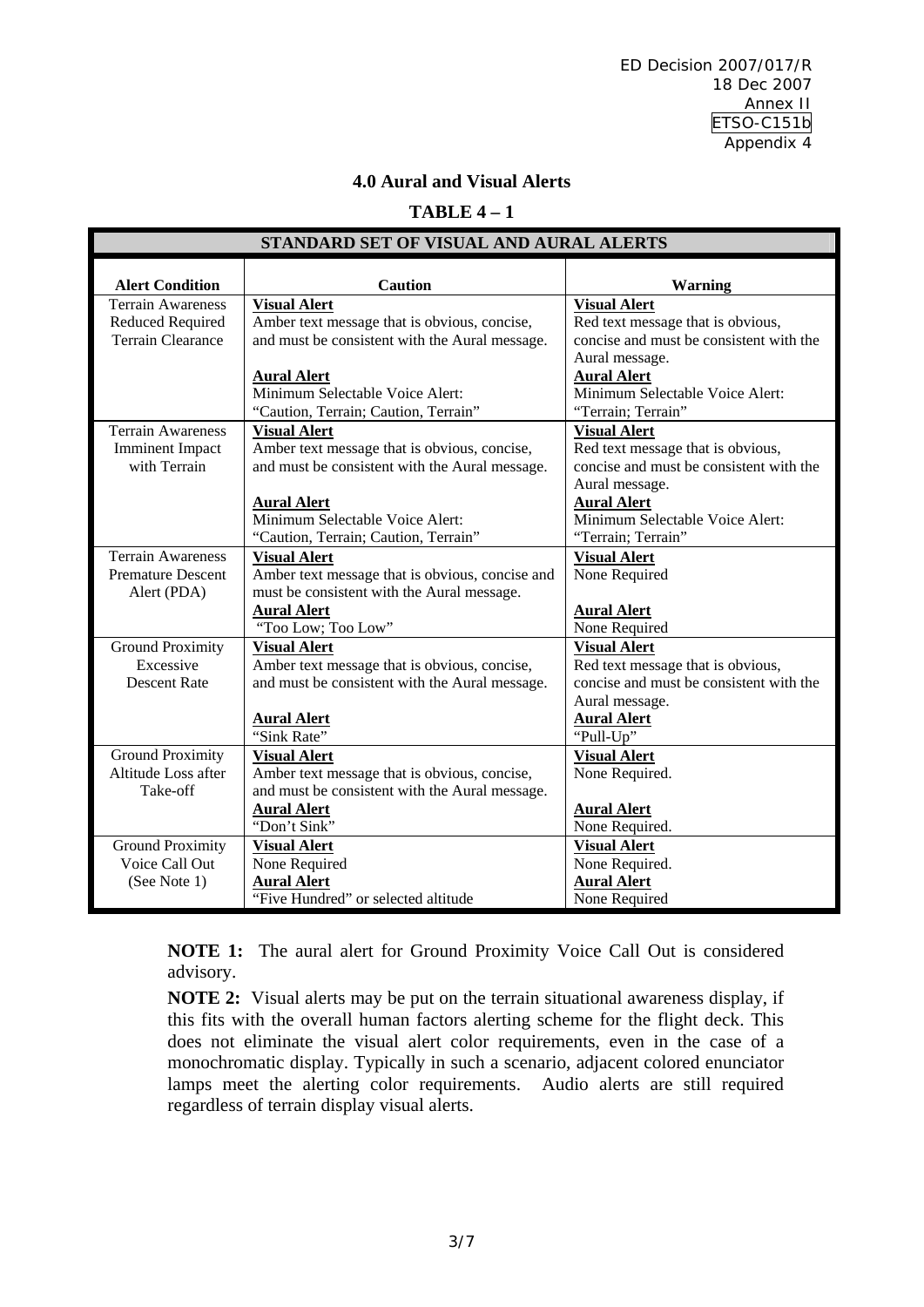# **Modifications to Appendix 3, Test Conditions.**

**NOTE 1:** Paragraph 1.1 of the ETSO is not applicable; for small aircraft only three phases of flight are considered, take-off, cruise, and final approach to landing

**NOTE 2:** Paragraph 1.2 of the ETSO is changed to specify altitude levels, test speeds and pull-ups more appropriate for small aircraft:

**1.2 Cruise Descent Requirements.** A terrain alert must be provided in time so as to assure that the aeroplane can level off (L/O) with a minimum of 200 feet altitude clearance over the terrain/obstacle when descending toward the terrain/obstacle at any speed within the operational flight envelope of the aeroplane. The test conditions assume a descent along a flight path that has terrain that is 500 feet below the expected level off altitude. If the pilot initiates the level off at the proper altitude, no TAWS alert would be expected. However, if the pilot is distracted or otherwise delays the level off, a TAWS alert is required to permit the pilot to recover to level flight in a safe manner.

**a.** See Table A. Column A represents the test condition. Columns B, C, and D are for information purposes only. Column E represents the Minimum Altitude for which TAWS alerts must be posted to perform their intended function. Column F represents the Maximum altitude for which TAWS alerts may be provided in order to meet the nuisance alert criteria. See appendix **3**, section 4.0

**b.** For each of the Descent rates specified below, recovery to level flight at or above 200 feet terrain clearance is required.

**c.** Test Conditions for 1.2:

|                                    | Assumed Pilot Task for Column F: Level off at 500 feet above the terrain per |
|------------------------------------|------------------------------------------------------------------------------|
| Descent rates:                     | 500, 1000, and 2000 fpm                                                      |
| Minimum Allowed Terrain Clearance: | 200 feet AGL                                                                 |
| Assumed constant G pull-up:        | $1.0 \sigma$                                                                 |
| Assumed Pilot response time:       | 3.0 seconds minimum                                                          |
|                                    |                                                                              |

# **Appendix 4 Table 3–1 Required Obstacle Clearance (ROC).**

**NOTE 1:** The actual values for the aeroplane altitude, distance and time from the terrain cell when caution and warning alerts are posted and the minimum terrain clearance altitude must be recorded.

**NOTE 2:** Cruise operations are considered to exist beyond the airport control area until inside the destination airport control area for VFR operations. Distances may extend to 10 NM from the airport (takeoff and landing) for IFR operations. Use of the nearest runway logic is permissible provided suitable logic is incorporated to ensure that the transitions to the terminal logic will typically occur only when the aeroplane is in terminal airspace.

**NOTE 3:** The values shown in column E may be reduced by 50 feet (to permit a level off to occur at 150 feet above the obstacle) provided that it can be demonstrated that the basic TAWS Mode 1 alert (sink rate) is issued at, or above, the altitude specified in column E for typical terrain topographies.

**NOTE 4:** The values shown in Column F are appropriate for an aeroplane without an Autopilot or Flight Director function, and are based upon 10-15 percent of the vertical velocity, which is appropriate to manual flight and small general aviation aeroplane operations.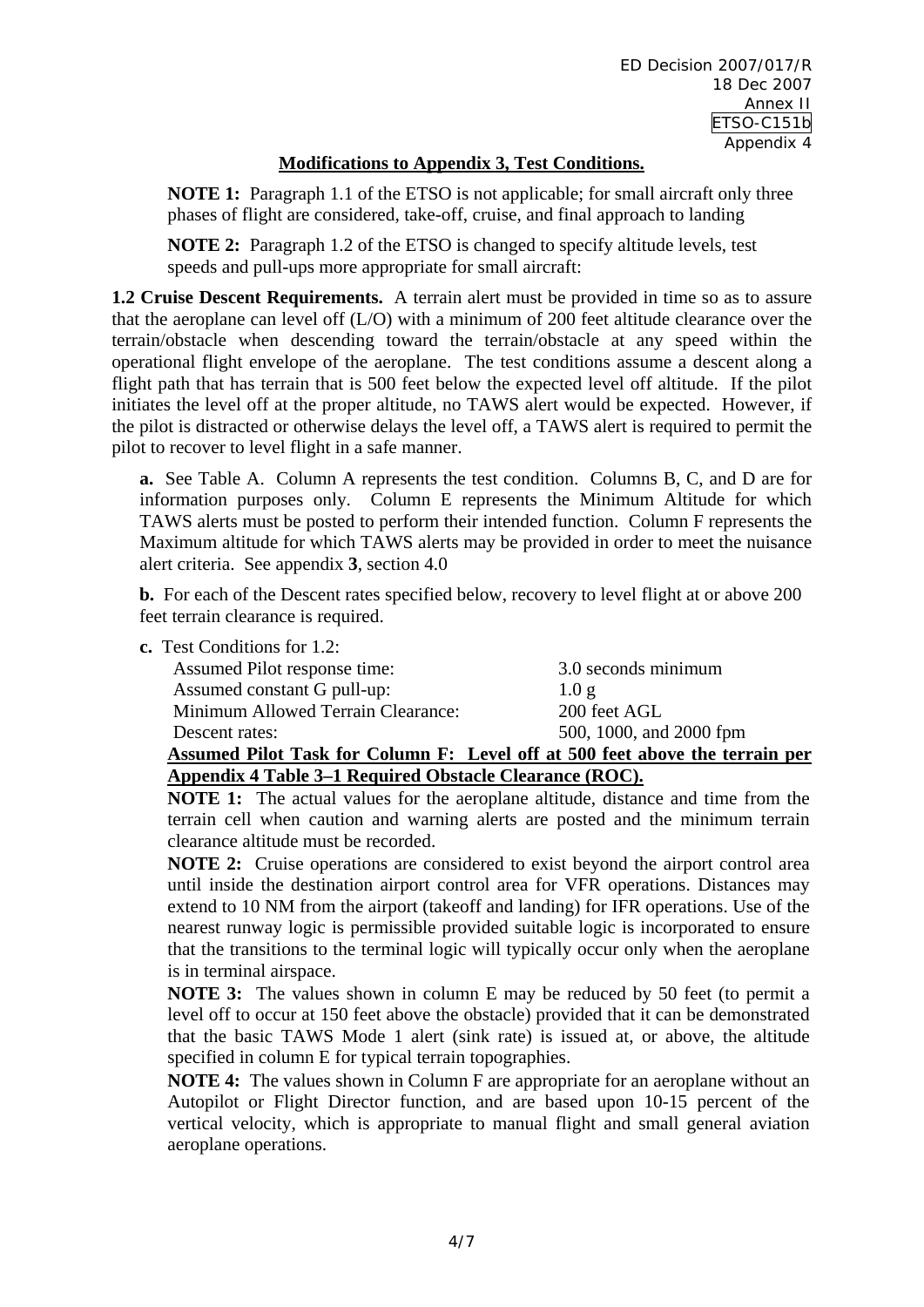### **TABLE A**

### **ENROUTE DESCENT ALERTING CRITERIA**

| Alerting for Premature Descent during Cruise |                 |                   |                    |                     |                     |
|----------------------------------------------|-----------------|-------------------|--------------------|---------------------|---------------------|
| A                                            |                 | $\mathsf{\Gamma}$ |                    | Е                   |                     |
| <b>VERT</b>                                  | <b>ALT LOST</b> | <b>ALT</b>        | <b>TOTAL ALT</b>   | <b>MINIMUM</b>      | <b>MAXIMUM</b>      |
| <b>SPEED</b>                                 | WITH 3 SEC      | <b>REQ'D TO</b>   | <b>LOST DUE TO</b> | <b>TAWS WARNING</b> | <b>CAUTION</b>      |
| (FPM)                                        | <b>PILOT</b>    | L/O WITH          | <b>RECOVERY</b>    | <b>ALERT HEIGHT</b> | <b>ALERT HEIGHT</b> |
|                                              | <b>DELAY</b>    | 1 G PULLUP        | <b>MANEUVER</b>    | (ABOVE              | (ABOVE TERRAIN)     |
|                                              |                 |                   |                    | <b>TERRAIN</b> )    |                     |
| 500                                          | 25              |                   | 26                 | 226                 | 550                 |
| 1000                                         | 50              |                   | 54                 | 254                 | 600                 |
| 2000                                         | 100             | 17                | 117                | 317                 | 800                 |

**ETSO Note:** Paragraph 1.3 in the ETSO is changed to specify altitude levels, test speeds and pull-ups more appropriate to small aircraft:

**1.3 Cruise Level Flight Requirement.** During level flight operations (vertical speed is  $\pm$ 200 feet per minute), a terrain alert should be posted when the aeroplane is within 250 feet of the terrain and is predicted to be equal to or less than 200 feet within the prescribed test criteria. See Table B for Test Criteria.

**NOTE 1:** The actual values for the aeroplane altitude, distance and time from the terrain cell when caution and warning alerts are posted must be recorded.

| Level Cruise Flight Alerting Criteria |                                        |                                    |                                 |  |  |  |
|---------------------------------------|----------------------------------------|------------------------------------|---------------------------------|--|--|--|
| <b>GROUND SPEED</b>                   | <b>HEIGHT OF TERRAIN</b><br>CELL (MSL) | <b>TEST RUN</b><br><b>ALTITUDE</b> | <b>ALERT</b><br><b>CRITERIA</b> |  |  |  |
| (KT)                                  |                                        | (MSL)                              |                                 |  |  |  |
| 100                                   | 5000                                   | $5340 (+0/-50)$                    | <b>NO ALERT</b>                 |  |  |  |
| 150                                   | 5000                                   | 5340 $(+0/-50)$                    | <b>NO ALERT</b>                 |  |  |  |
| 200                                   | 5000                                   | $5340 (+0/-50)$                    | <b>NO ALERT</b>                 |  |  |  |
| 100                                   | 5000                                   | $5240 (+0/-50)$                    | <b>MUST ALERT</b>               |  |  |  |
| 150                                   | 5000                                   | $5240 (+0/-50)$                    | <b>MUST ALERT</b>               |  |  |  |
| 200                                   | 5000                                   | $5240 (+0/-50)$                    | <b>MUST ALERT</b>               |  |  |  |

# **TABLE B**

**1.4 Terminal Area (Intermediate Segment) Descent Requirement.**  Not applicable.

# **1.5 Terminal Area (Intermediate Segment) Level Flight Requirement.**

Not applicable.

### **1.6 Final Approach Descent Requirements.**

Revised to specify altitude levels, test speeds and pull-ups more appropriate to small aircraft:

**a.** See Table E. Column A represents the test condition. Columns B, C, and D are for information purposes only. Column E represents the Minimum Altitude for which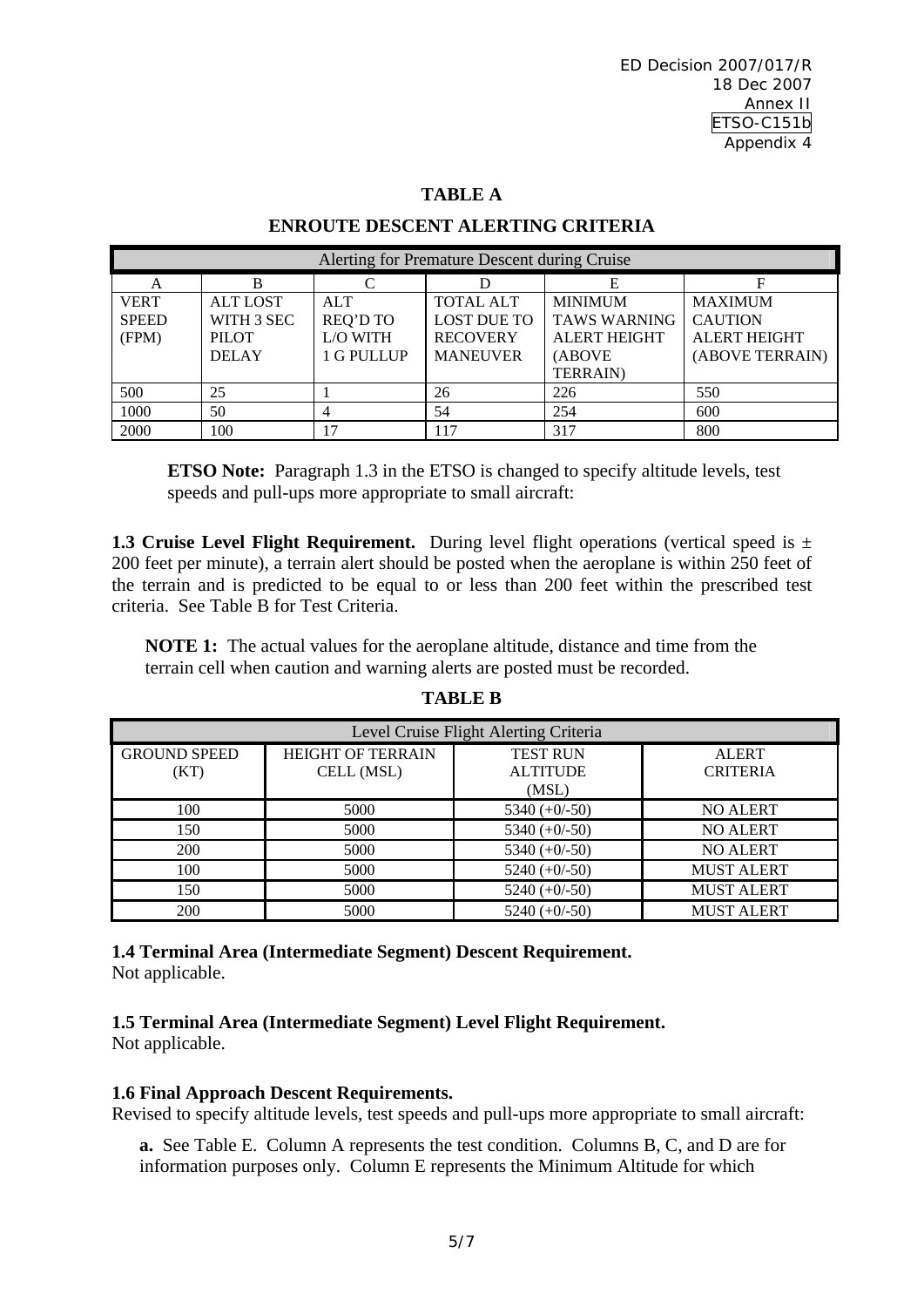TAWS alerts must be posted to perform their intended function. Column F represents the Maximum altitude for which TAWS alerts may be provided in order to meet the nuisance alert criteria. See appendix **3**, section 4.0.

**b.** For each of the Descent rates specified below, recovery to level flight at or above 100 feet terrain clearance is required.

**c.** Test Conditions for 1.6:

| Assumed Pilot response time:                                                        | 1.0 seconds minimum    |  |  |  |  |
|-------------------------------------------------------------------------------------|------------------------|--|--|--|--|
| Assumed constant G pull-up:                                                         | 1.0 g                  |  |  |  |  |
| Minimum Allowed Terrain Clearance:                                                  | 100 feet AGL           |  |  |  |  |
| Descent rates:                                                                      | 500, 750, and 1000 fpm |  |  |  |  |
| <b>Assumed Pilot Task for Column F: Level off at 250 feet above the terrain per</b> |                        |  |  |  |  |
| <u>Appendix 4, Table 3–1 Required Obstacle Clearance (ROC).</u>                     |                        |  |  |  |  |

**NOTE 1:** The actual values for the aeroplane altitude, distance and time from the terrain cell when caution and warning alerts are posted and the minimum terrain clearance altitude must be recorded.

**NOTE 2:** The values shown in Column F are appropriate for an aeroplane without an Autopilot or Flight Director function, and are based upon 10 percent of the vertical velocity that is appropriate to manual flight and small general aviation aeroplane operations.

| <b>Approach Descent Alerting Criteria</b> |                 |                 |                    |                     |                     |
|-------------------------------------------|-----------------|-----------------|--------------------|---------------------|---------------------|
| A                                         |                 |                 |                    |                     |                     |
| <b>VERT</b>                               | <b>ALT LOST</b> | <b>ALT</b>      | <b>TOTAL ALT</b>   | <b>MINIMUM</b>      | <b>MAXIMUM</b>      |
| <b>SPEED</b>                              | WITH 1 SEC      | <b>REQ'D TO</b> | <b>LOST DUE TO</b> | <b>TAWS WARNING</b> | <b>CAUTION</b>      |
| (FPM)                                     | <b>PILOT</b>    | L/O WITH        | <b>RECOVERY</b>    | <b>ALERT HEIGHT</b> | <b>ALERT HEIGHT</b> |
|                                           | <b>DELAY</b>    | 1 G PULLUP      | <b>MANEUVER</b>    | (ABOVE              | (ABOVE              |
|                                           |                 |                 |                    | <b>TERRAIN</b> )    | <b>TERRAIN</b> )    |
| 500                                       |                 |                 |                    | 109                 | 300                 |
| 750                                       | 12              |                 | 14                 | 114                 | 325                 |
| 1000                                      | 17              |                 | 21                 | 121                 | 350                 |

**TABLE E**